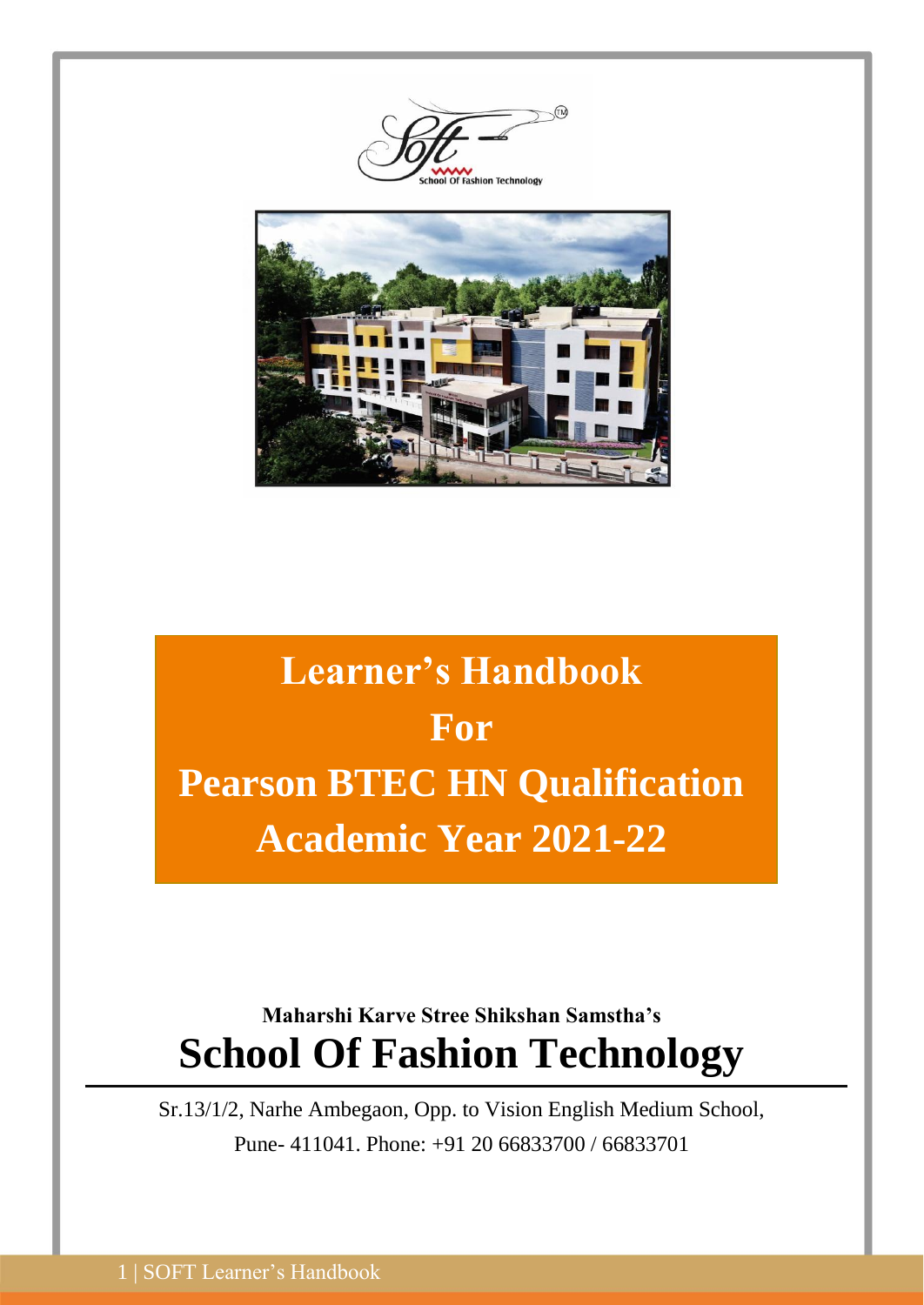# **Welcome to School Of Fashion Technology** (**SOFT**)

*Learning is not the product of teaching. Learning is the product of the activity of the learners. -John Holt*

#### **Learner's Handbook**

The Learners Handbook aims to help and guide through the programme- Pearson BTEC HN Qualification at SOFT, Pune. The Handbook contains all the necessary information related to the qualification, programme structure, assessment process, procedures, rules & regulation. All learners are expected to acquaint themselves to the terminology used in the programme and whom to contact for help and advice.

*Let's begin the new academic years with zeal and enthusiasm! Let it bring new concepts, knowledge, innovations and challenges!*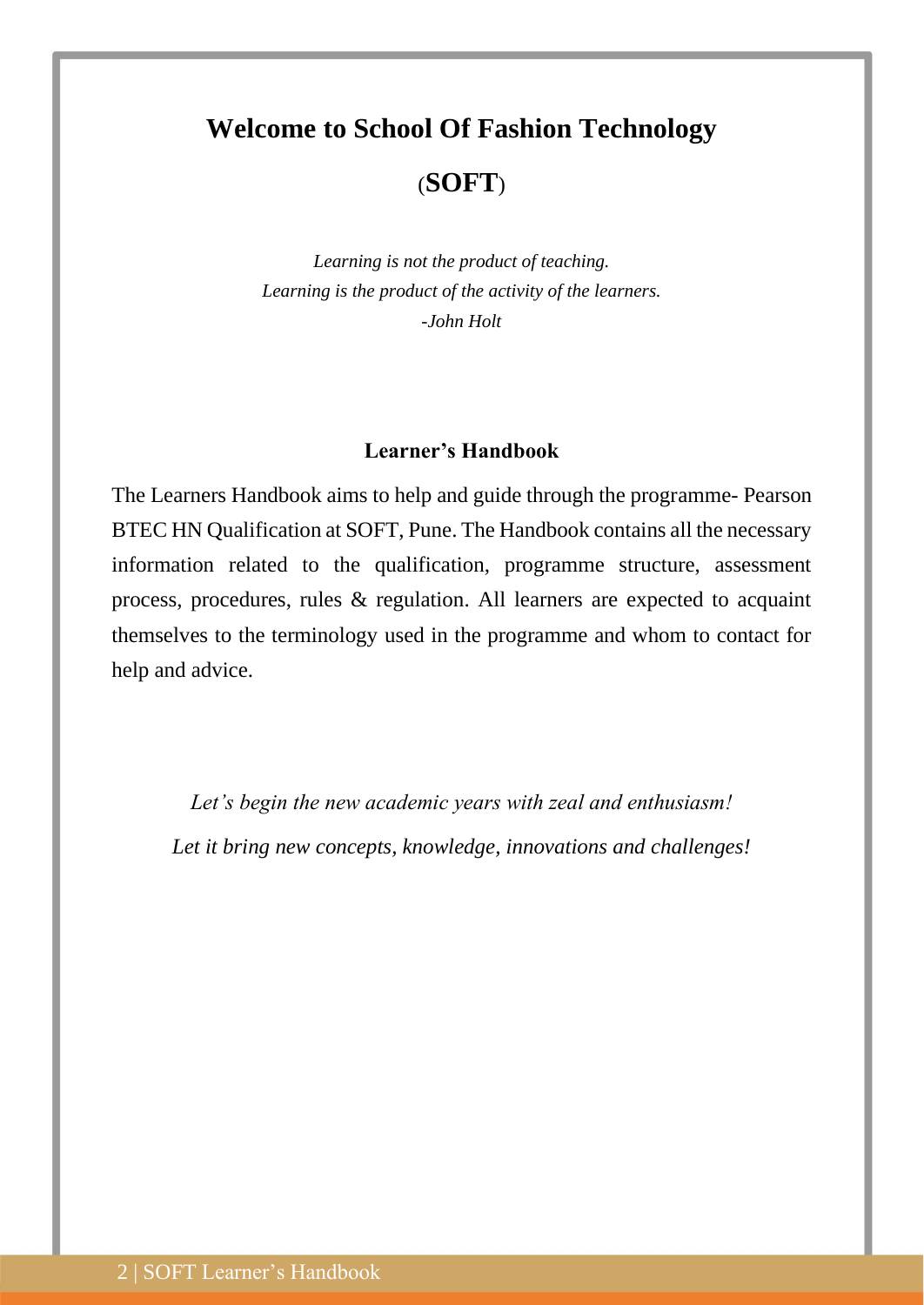# **Contents**

| 4.5 Grading Criteria for Pearson BTEC Higher National Units 18 |  |
|----------------------------------------------------------------|--|
|                                                                |  |
|                                                                |  |
|                                                                |  |
|                                                                |  |
|                                                                |  |
|                                                                |  |
|                                                                |  |
|                                                                |  |
|                                                                |  |
|                                                                |  |
|                                                                |  |
|                                                                |  |
|                                                                |  |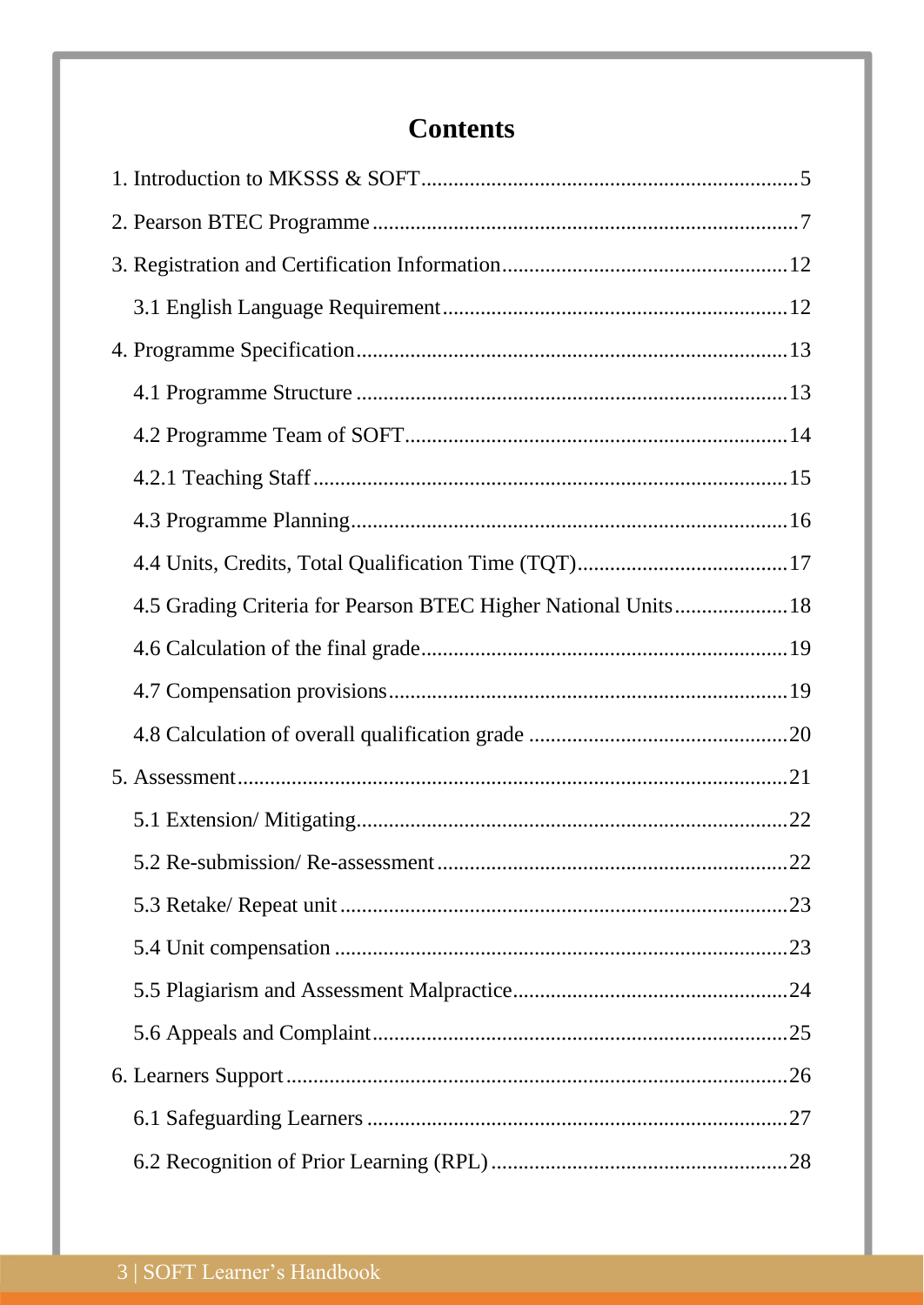| 6.6 Industrial Visit, Internship Training, Craft Documentation, |  |
|-----------------------------------------------------------------|--|
|                                                                 |  |
|                                                                 |  |
|                                                                 |  |
|                                                                 |  |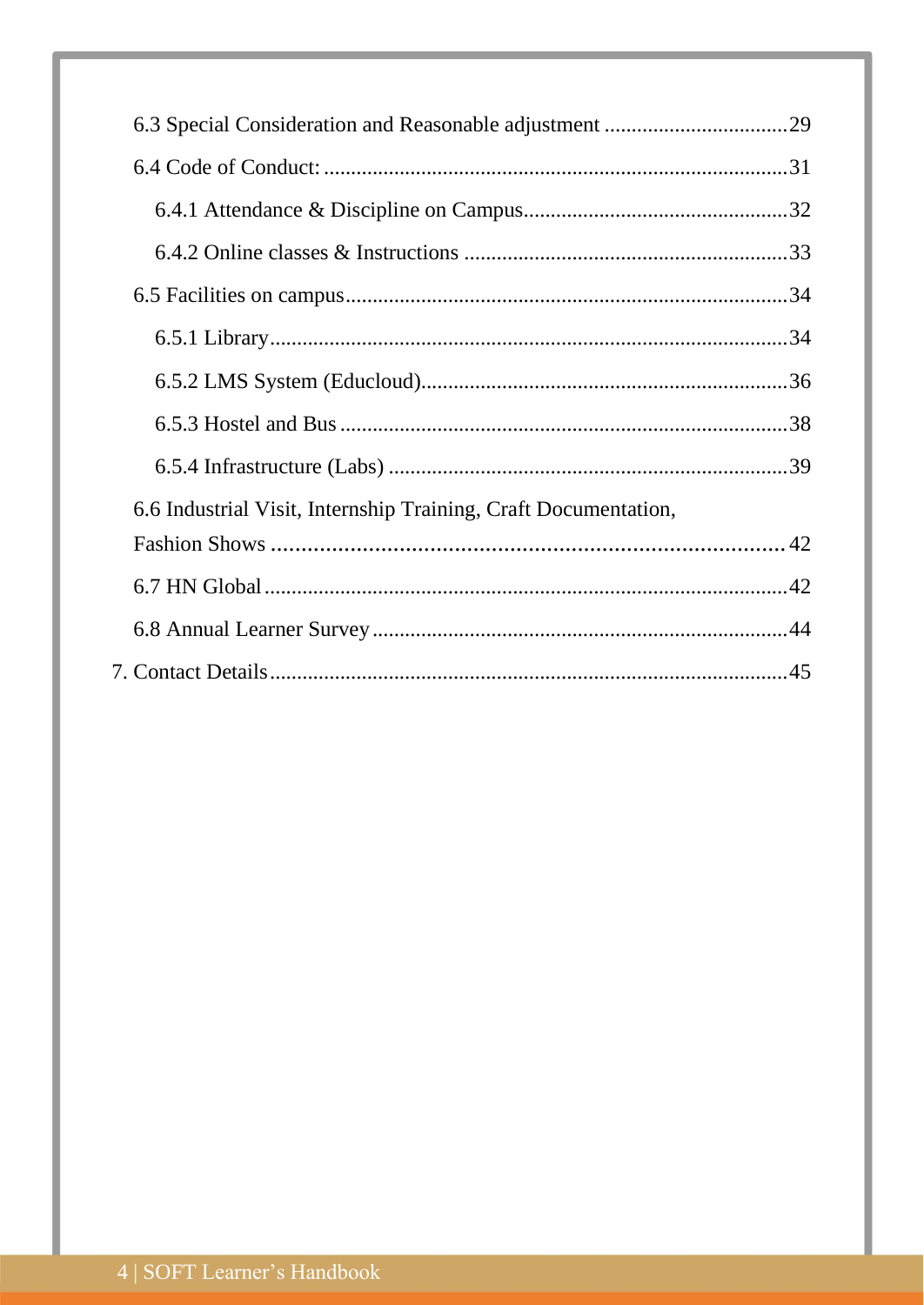# **1. Introduction to MKSSS & SOFT**

# <span id="page-4-0"></span>**Maharshi Karve Stree Shikshan Samstha (MKSSS)**

The Samstha is a 125-years-old body that is committed to **"Empowerment of Women through Education"**. The Institution works relentlessly towards educating the women and thereby making them self-reliant. The Samstha was established in 1896 by the great visionary and social worker **Bharat Ratna Maharshi Dhondo Keshav Karve** to provide shelter to destitute women.

Maharshi Karve founded this Institution with the objectives of upliftment, emancipation and education of women who formed a major section of the socially downtrodden. He dedicated his whole life for this humanitarian cause with great determination and courage. For his sacrifice and dedicated social work and his contribution to the noble cause he was awarded **"Bharat Ratna"** the highest National Civilian Award.

Maharshi Karve Stree Shikshan Samstha, Pune has branches all over Maharashtra in India and more than 35,000 girl learners are learning in these institutions and at present it runs 65 educational units.

The Institution offers education from Kindergarten, Pre-Primary, Primary, Secondary, Higher Secondary schools to Higher Education Colleges. At present the Institution runs higher education units like, Engineering, Architecture, Management, Nursing, Fashion Technology, Vocational Training Institute, Laser Technology & Applications, Jewellery Design, etc. With the changing trends in the jobs market, the courses like Data Science, Artificial Intelligence, Machine learning, laser technology, Automotive Mechatronics are also planned in near future.

MKSSS strives hard to develop women into truly performing citizens in today's globalization era.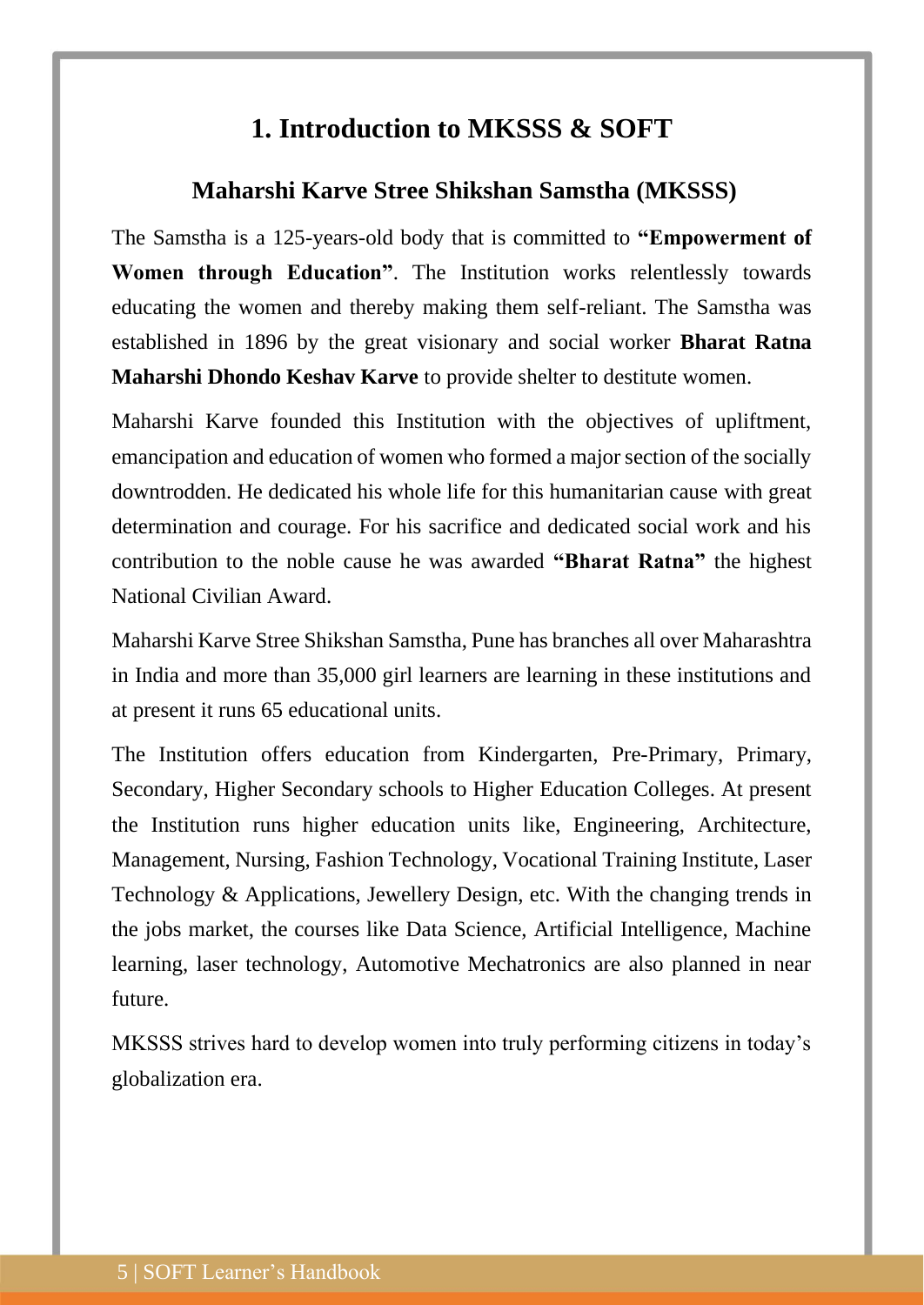# **School of Fashion Technology (SOFT)**

Established in 1998 under the tutelage of 125-year-old Maharshi Karve Stree Shikshan Samstha (MKSSS), Pune, India, School of Fashion Technology (SOFT) is the pioneer of fashion education and one of the top fashion design schools in the country, and the only school that equips learners with quality education.

School Of Fashion Technology has been working for the past many years to impart quality education and career to its learners in the areas of Fashion Design, Fashion Technology, Production, Merchandising, Fashion Communication, Jewellery Design, Textile Design and Sustainable Fashion.

Highly qualified faculties and experts from the industry train the learning minds and endow them with the required skill sets for the fashion industry. School of Fashion Technology aims at equipping the learner's mind with creativity, intellect and confidence and prepares them for a promising future.

Keeping the legacy of quality education, SOFT is now an approved center for delivering Pearson BTEC HN qualification for Level 4 & 5.

### **Vision of SOFT**

To take forward the MKSSS's Vision of Women Empowerment through Education, SOFT is committed to Evolve as a most Conscious and Internationally known Fashion Organization.

### **Mission of SOFT**

SOFT is committed to provide an enriched experience to all its stake holders by providing Conscious Quality input and by governing the required output so as to satisfy the needs of the Industry as well as society with utmost competencies. By default, the International Connectivity on one side and the Social Connectivity at the Grass Root level on the other side will be a phenomenal Identity that will make SOFT a unique organization.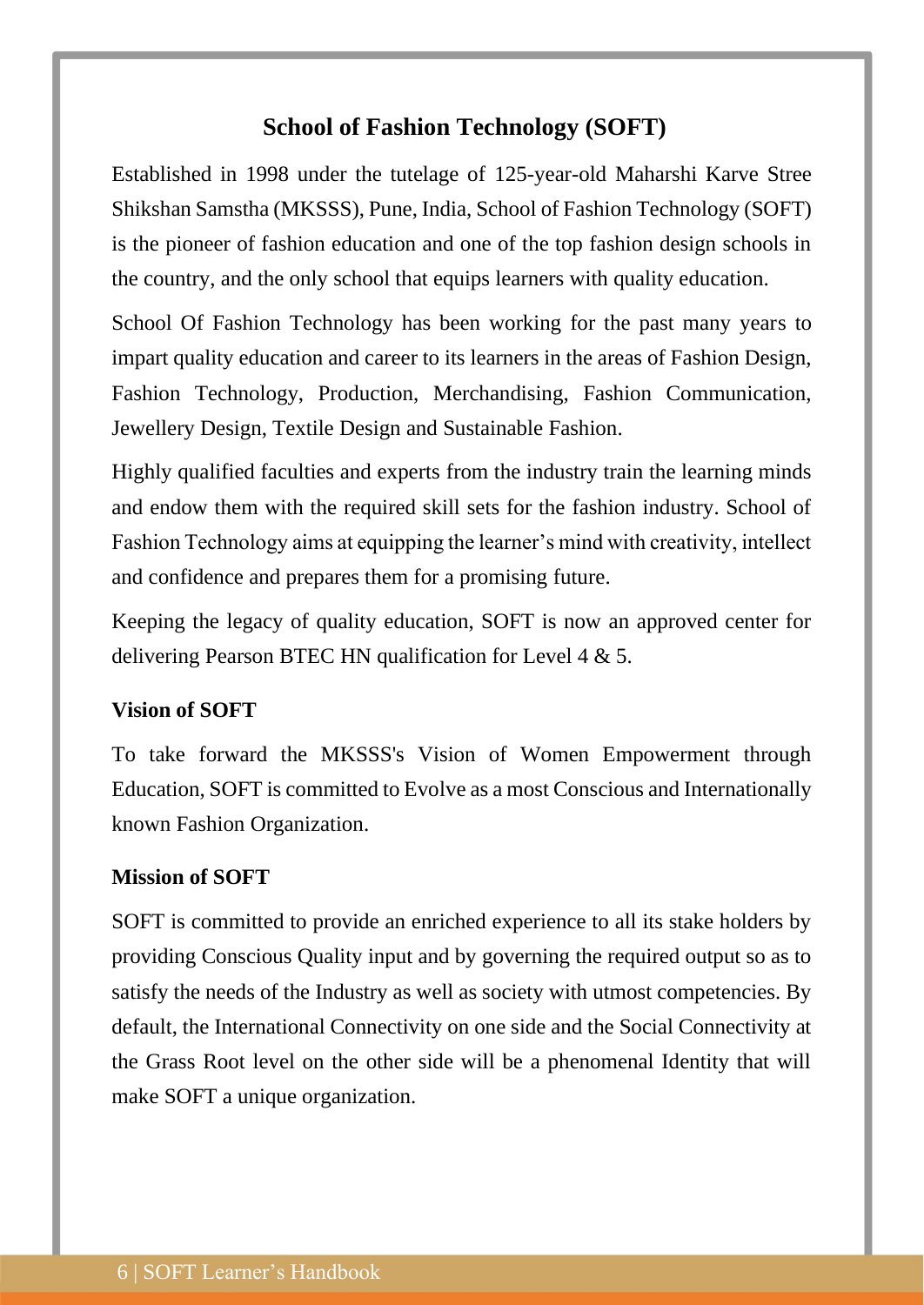# **2. Pearson BTEC Programme**

<span id="page-6-0"></span>*\*Kindly note below (page 7 to 11) information has been taken from Pearson website. The same has been published here for easy reference*

# **About Pearson**

Pearson is the world's leading learning company, with 35,000 employees in more than 70 countries working to help people of all ages to make measurable progress in their lives through learning.

Pearson puts the learner at the centre of everything they do, because wherever learning flourishes, so do people.

# **About BTEC**

BTEC (Business and Technology Education Council) is one of the world's most recognized applied learning brands, engaging learners in practical, interpersonal and thinking skills, for more than thirty years.

BTEC are work-related qualifications for learners taking their first steps into employment, or for those already in employment and seeking career development opportunities. BTEC provide progression into the workplace either directly or via study at university and are also designed to meet employer's needs. Therefore, Pearson BTEC Higher National qualifications are widely recognized by industry and higher education as the principal vocational qualification at Levels 4 and5.

When developing the Pearson BTEC Higher National qualifications in Art and Design, Pearson collaborated with a wide range of learners, employers, higher education providers, colleges and subject experts to ensure that the new qualifications meet the needs and expectations.

Pearson also worked closely with the relevant Professional Bodies, to ensure alignment with recognized professional standards.

There is now a greater emphasis on employer engagement and work readiness. The new Pearson BTEC Higher National qualifications in Art and Design are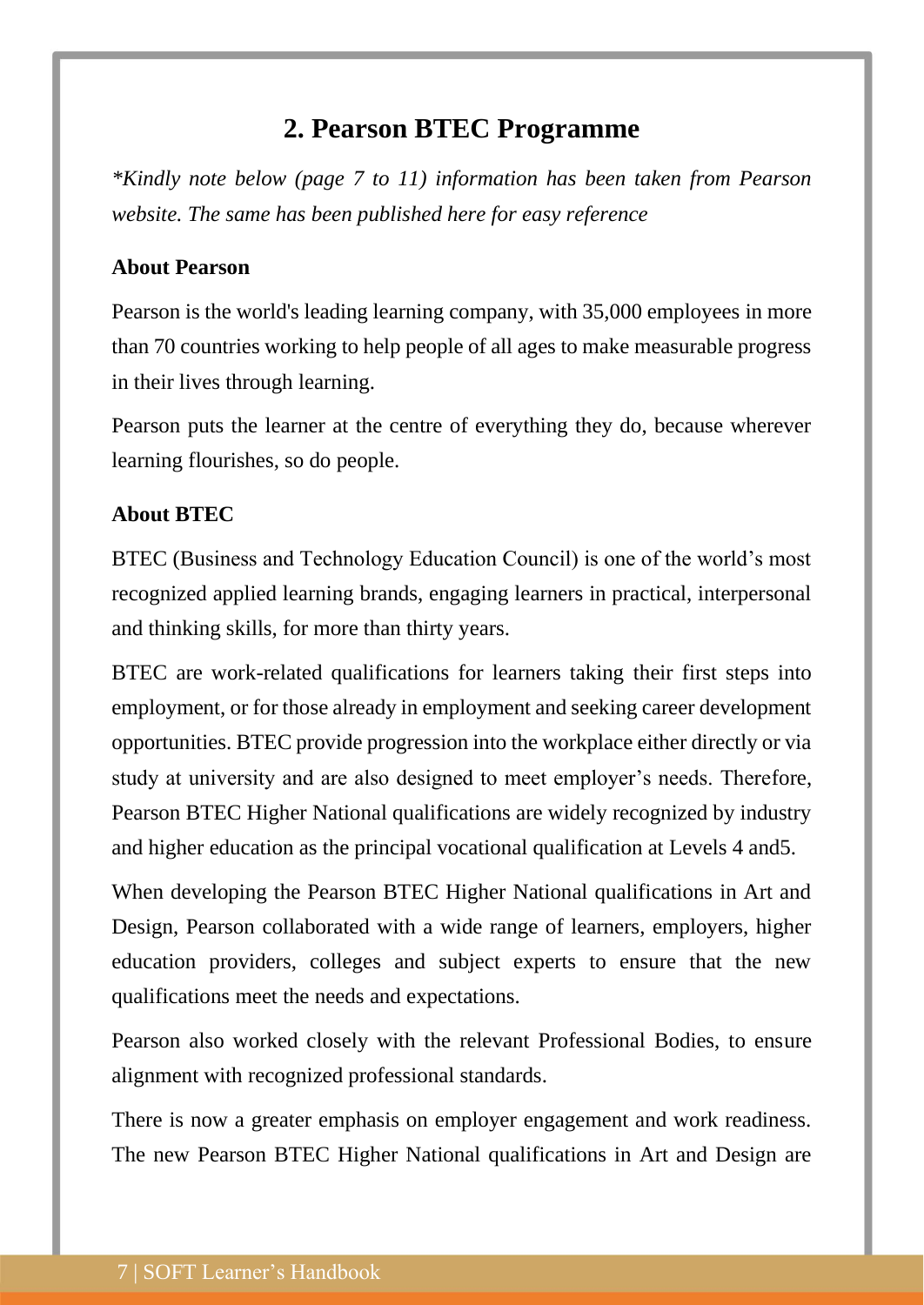designed to reflect this increasing need for high quality professional and technical education pathways at Levels 4 and 5, thereby providing learners with a clear line of sight to employment and to progression to a degree at Level 6.

# **Awarding Body**

Pearson Education Ltd.

### **Qualification Titles**

Pearson BTEC Level 4 Higher National Certificate in Art & Design- Fashion & Textile

Pearson BTEC Level 5 Higher National Diploma in Art & Design- Fashion

### **Qualification Codes**

Pearson BTEC Level 4 Higher National Certificate in Art & Design- 603/0908/8

Pearson BTEC Level 5 Higher National Certificate in Art & Design- 603/0909/X

### **Programme Overview**

Pearson BTEC Higher National qualifications in Art and Design offer the following:

- A stimulating and challenging programme of study that will be both engaging and memorable for learners.
- Essential subject knowledge that learners need to progress successfully into further study and the world of work.
- A simplified structure: learners undertake a substantial core of learning in the Higher National Certificate and can build on this in the Higher National Diploma, with optional units linked to their specialist area of study.
- Specialist pathways in the Level 4 Certificate, and in Level 5 Diploma, give each learners preference of study and future progression plans.
- Refreshed content that is closely aligned with Professional Body, vendor, employer and higher education needs.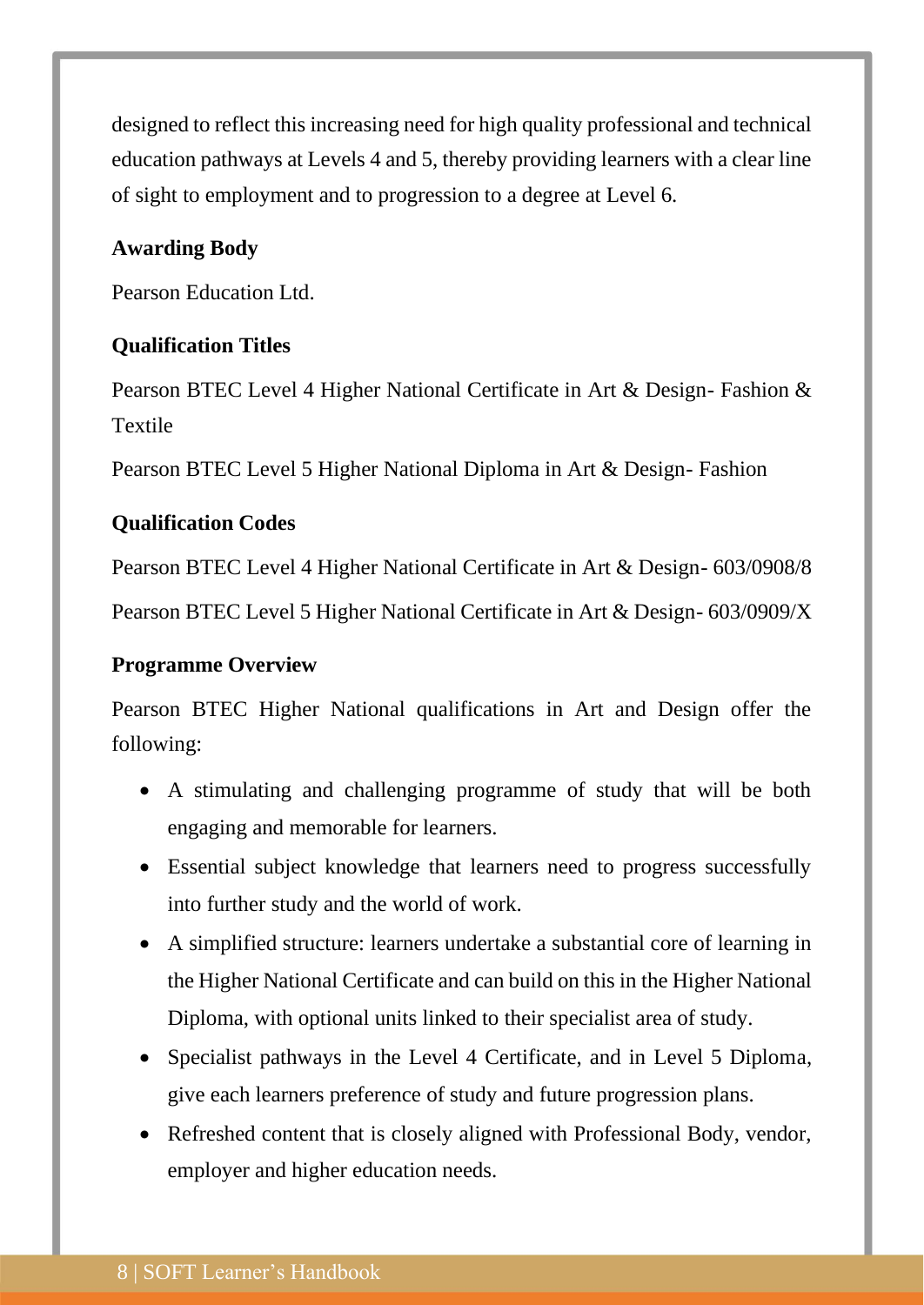- Assessments that consider cognitive skills (what learners know) along with affective and applied skills (how they behave and what they can do, respectively).
- Unit-specific grading and Pearson- set assignments.
- A diverse approach to assessment that supports progression to Level 6 and also allows centers to offer assessment relevant to the industry, thereby accommodating and enhancing different learning styles.
- Quality assurance measures–as outlined in the Programme Specification– to ensure that all stakeholders (e.g. professional bodies, vendors, universities, businesses, colleges and learners) can feel confident in the integrity and value of the qualifications.
- A Qualification designed to meet the needs and expectations of learners aspiring to work in an international creative industries environment.

#### **Who is this qualification for?**

The BTEC Higher National qualifications in Art and Design are aimed at learners wanting to continue their education through applied learning. Higher Nationals provide a wide-ranging study of the Art and Design sector and are designed for learners who wish to pursue or advance their career in Art and Design. In addition to the knowledge, understanding and skills that underpin the study of the Art and Design sector, Pearson BTEC Higher Nationals in Art and Design give learners experience of the breadth and depth of the sector that will prepare them for further study or training.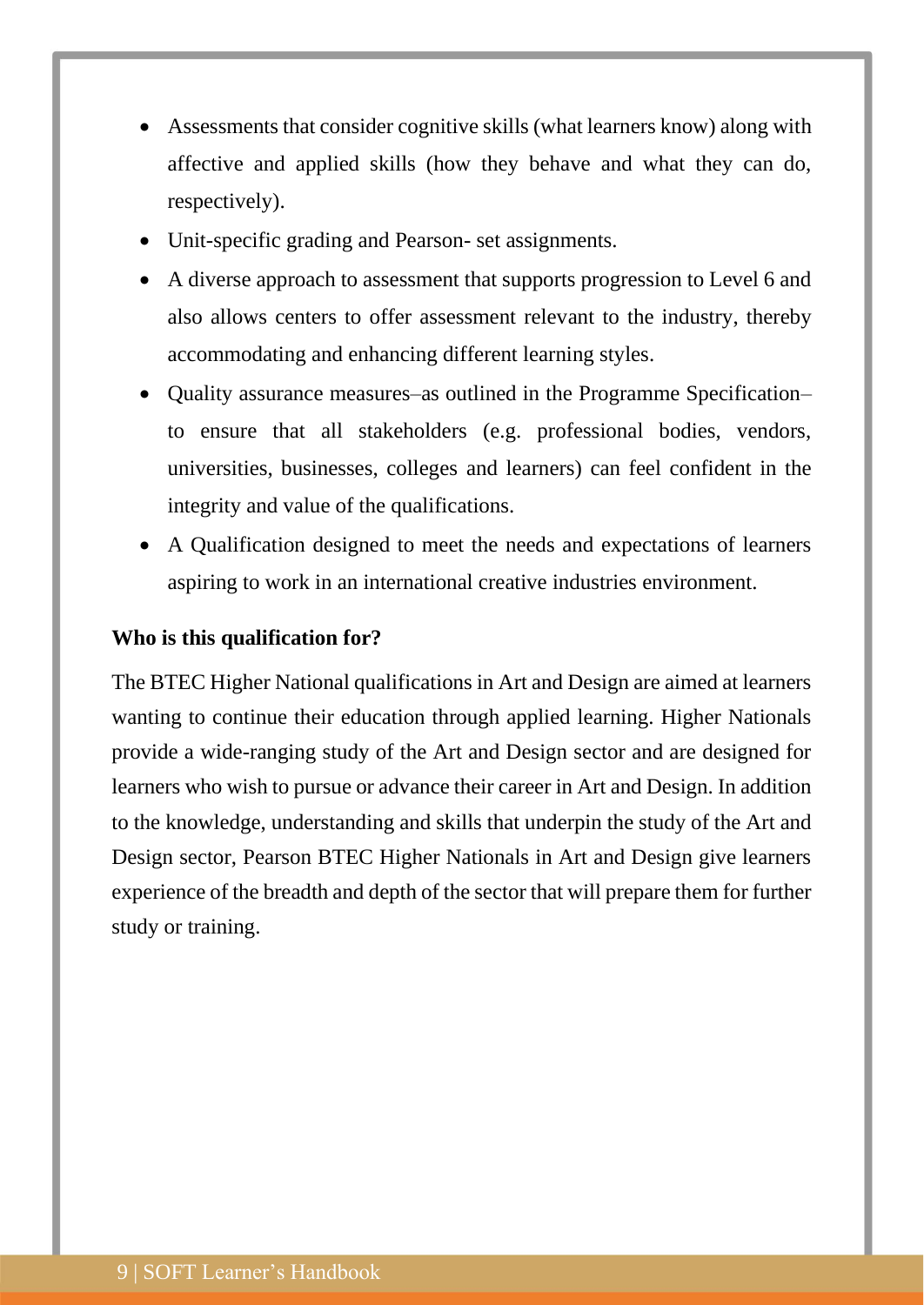### **What could these qualifications lead to?**

The Pearson BTEC Level 4 BTEC Higher National Certificate provides a solid grounding in Art and Design, and may lead to vendor accredited certification, upon which learners can build; should they decide to continue their studies beyond the Certificate stage. The Pearson BTEC Level 5 Higher National Diploma allows learners to specialize by committing to specific career paths and progression routes to degree level study. In addition, the qualifications may provide links to industry-related and employer-supported internship schemes that can provide further opportunities for enhanced employability.

On successful completion of the Pearson BTEC Level 5 BTEC Higher National Diploma, learners can develop their careers in the Art and Design sector through:

- Entering employment
- Continuing existing employment
- Linking with the appropriate vendor accredited certificates
- Committing to Continuing Professional Development (CPD)
- Progressing to university

#### **Progression to University**

The Pearson BTEC Level 5 Higher National Diploma in Art and Design is recognized by higher education providers as meeting admission requirements for many relevant degree programme in subject specialisms such as:

- BA Art &Design
- BA Fashion & Textiles
- BA Fashion Design
- BA Textile Design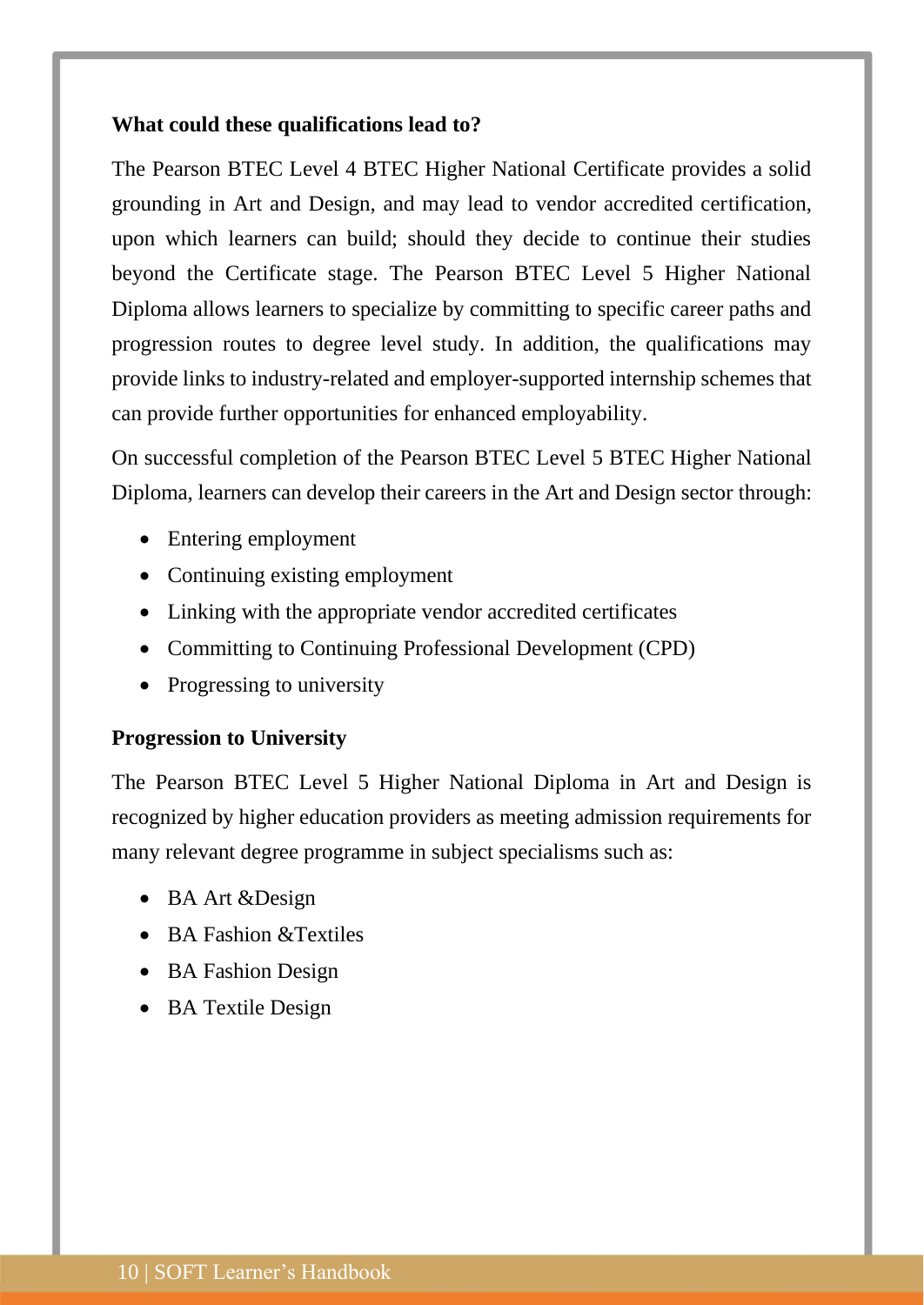# **University recognition and articulations**

Pearson works with a number of universities around the world to recognize and accept Pearson BTEC Higher Nationals as a qualification for entry onto an undergraduate degree. Many universities now allow advanced entry onto the second or third year of a degree. Some universities have direct articulations onto these condor third year of a bachelor's degree programme with Pearson BTEC Higher Nationals. Learners should be aware that a university admission criterion is always subject to change and understand the course entry requirements for subject, year and grade before applying.

### **Eligible Universities**

Learners after completing their Pearson BTEC Higher National Diploma in Art and Design – Fashion and Textile will be eligible to the final year of the bachelor's degree in the known Universities of United Kingdoms (UK)

Admission will be at discretion of the eligible universities

Please look up – Degree coursefinder.pearson.com ; Select Qualification as Level 5 and specialization as Art and Design.

[https://www.highernationals.com/degree-](https://www.highernationals.com/degree-finder?utm_source=pearson%20qualifications%20website&utm_medium=news%20article&utm_campaign=degree%20finder%20launch)

[finder?utm\\_source=pearson%20qualifications%20website&utm\\_medium=news](https://www.highernationals.com/degree-finder?utm_source=pearson%20qualifications%20website&utm_medium=news%20article&utm_campaign=degree%20finder%20launch) [%20article&utm\\_campaign=degree%20finder%20launch](https://www.highernationals.com/degree-finder?utm_source=pearson%20qualifications%20website&utm_medium=news%20article&utm_campaign=degree%20finder%20launch)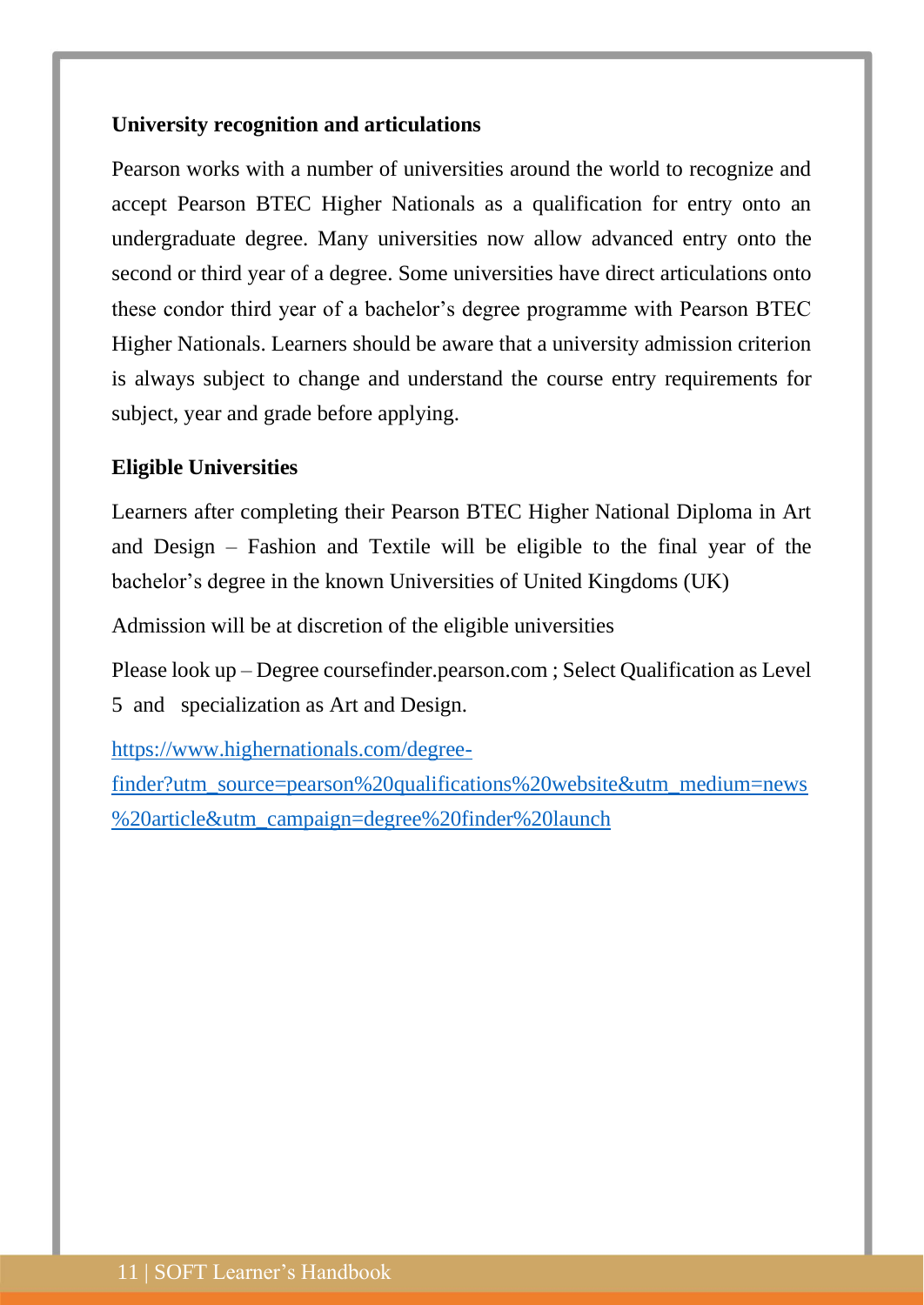# **3. Registration and Certification Information**

# <span id="page-11-0"></span>**Registration**

SOFT informs every applicant about Pearson qualification and its certification procedures at the beginning of a programme.

The exam officer ensures a robust system of registration that all the learners are registered on Edexcel Online as per the guidelines of the awarding body Pearson within the deadline. Exam Officer will cross check the registration details with Programme Leaders.

The Exams Officer shall ensure that all learners are aware of their learner status and that withdrawal, transfers or changes to any learners details are kept up-todate and that examination boards have been notified.

# **Certification**

Certification is the acknowledgment that an individual has attained a well-defined level of understanding or ability against a particular body of knowledge or skill set and is committed to maintain a high quality of professionalism while in the practice. Certificate will be issued by Pearson to learners only after the successful completion of the course.

The Exams Officer will ensure that timely certificate claims are made and are based solely on internally verified records which are approval by External Verifiers. The Exams Officer ensures that all records are kept safely and securely post certification for recommended periods of time in line with examination board requirements. All certificates will be audited to ensure accuracy and completeness.

# **3.1 English Language Requirement**

<span id="page-11-1"></span>As BTEC HN qualification is taught and assessed in English learners who are non-native English speakers and who have not undertaken their final two years of schooling in English need to submit their IELTS Score of 5.5 for the qualification.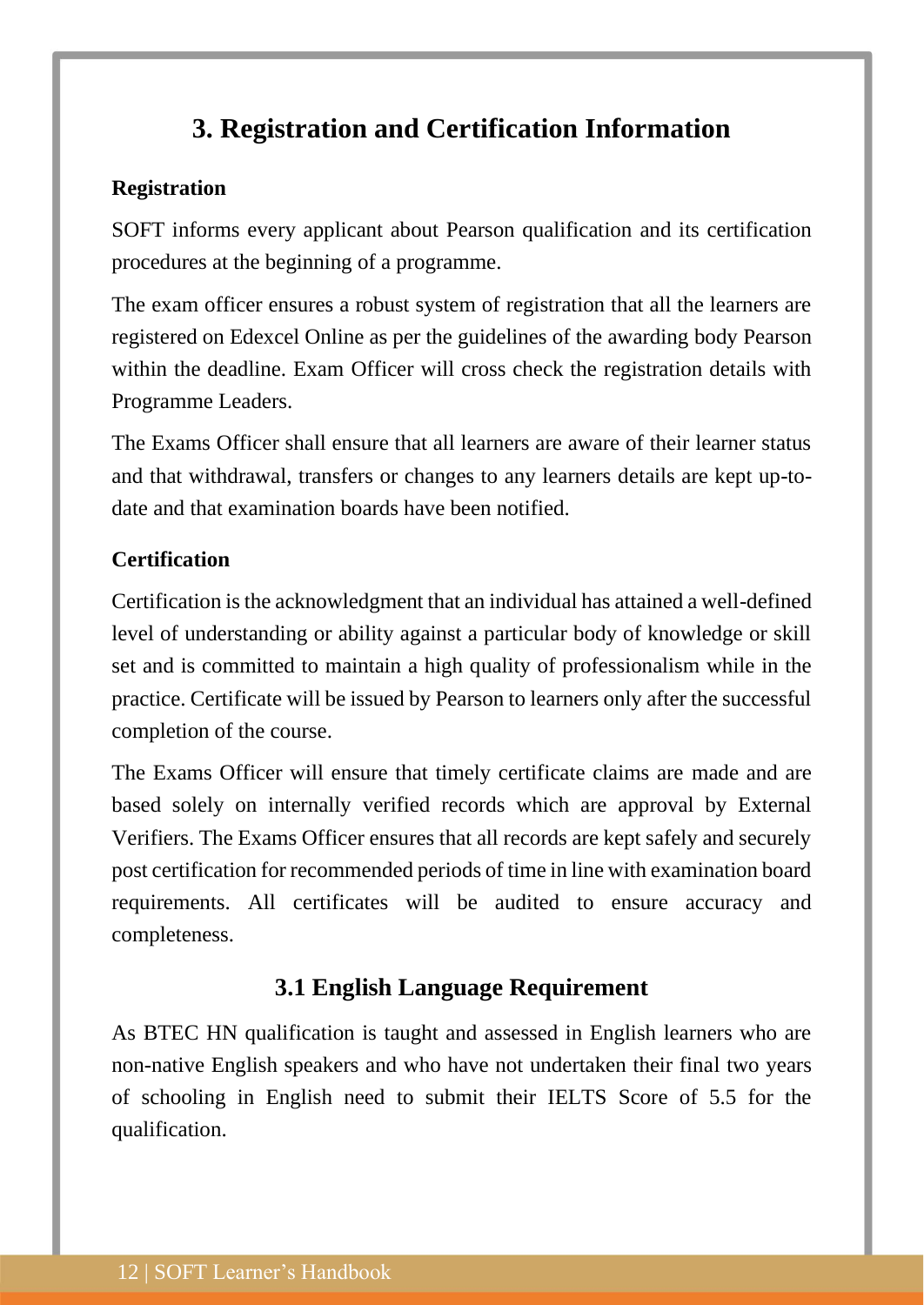# **4. Programme Specification**

# **4.1 Programme Structure**

<span id="page-12-1"></span><span id="page-12-0"></span>

| BTEC HNC Level 4 in Art & Design (Fashion & Textiles) |                                                  |                         |                |  |  |  |
|-------------------------------------------------------|--------------------------------------------------|-------------------------|----------------|--|--|--|
| Unit<br>number                                        | Unit                                             | <b>Status</b>           | <b>Credits</b> |  |  |  |
| 1.                                                    | Professional Development                         | Core Mandatory          | 15             |  |  |  |
| 2.                                                    | Contextual studies                               | Core Mandatory          | 15             |  |  |  |
| 3.                                                    | Individual Project<br>(Pearson - Set Assignment) | Core Mandatory          | 15             |  |  |  |
| 4.                                                    | Techniques & Processes                           | Core Mandatory          | 15             |  |  |  |
| 7.                                                    | <b>Computer Aided Design</b>                     | Specialist<br>Mandatory | 15             |  |  |  |
| 9.                                                    | <b>Fashion &amp; Textile Practices</b>           | Specialist<br>Mandatory | 15             |  |  |  |
| 8.                                                    | Pattern Cutting & Garment<br>Making              | Optional                | 15             |  |  |  |
| 23.                                                   | <b>Fashion Collection</b>                        | Optional                | 15             |  |  |  |

| BTEC HND Level 5 in Art & Design (Fashion) |                                                                     |                         |                |  |  |
|--------------------------------------------|---------------------------------------------------------------------|-------------------------|----------------|--|--|
| Unit<br>number                             | Unit                                                                | <b>Status</b>           | <b>Credits</b> |  |  |
| 32                                         | <b>Professional Practice</b>                                        | Core Mandatory          | 15             |  |  |
| 33                                         | <b>Applied Practice Collaborative</b><br>(Pearson - Set Assignment) | Core Mandatory          | 30             |  |  |
| 37                                         | <b>Advanced Fashion Studies</b>                                     | Core Mandatory          | 30             |  |  |
| 48                                         | <b>Conceptual Practice</b>                                          | Core Mandatory          | 15             |  |  |
| 50                                         | Material Selection &<br>Specification                               | Specialist<br>Mandatory | 15             |  |  |
| 62                                         | <b>Trend Forecasting</b>                                            | Specialist<br>Mandatory | 15             |  |  |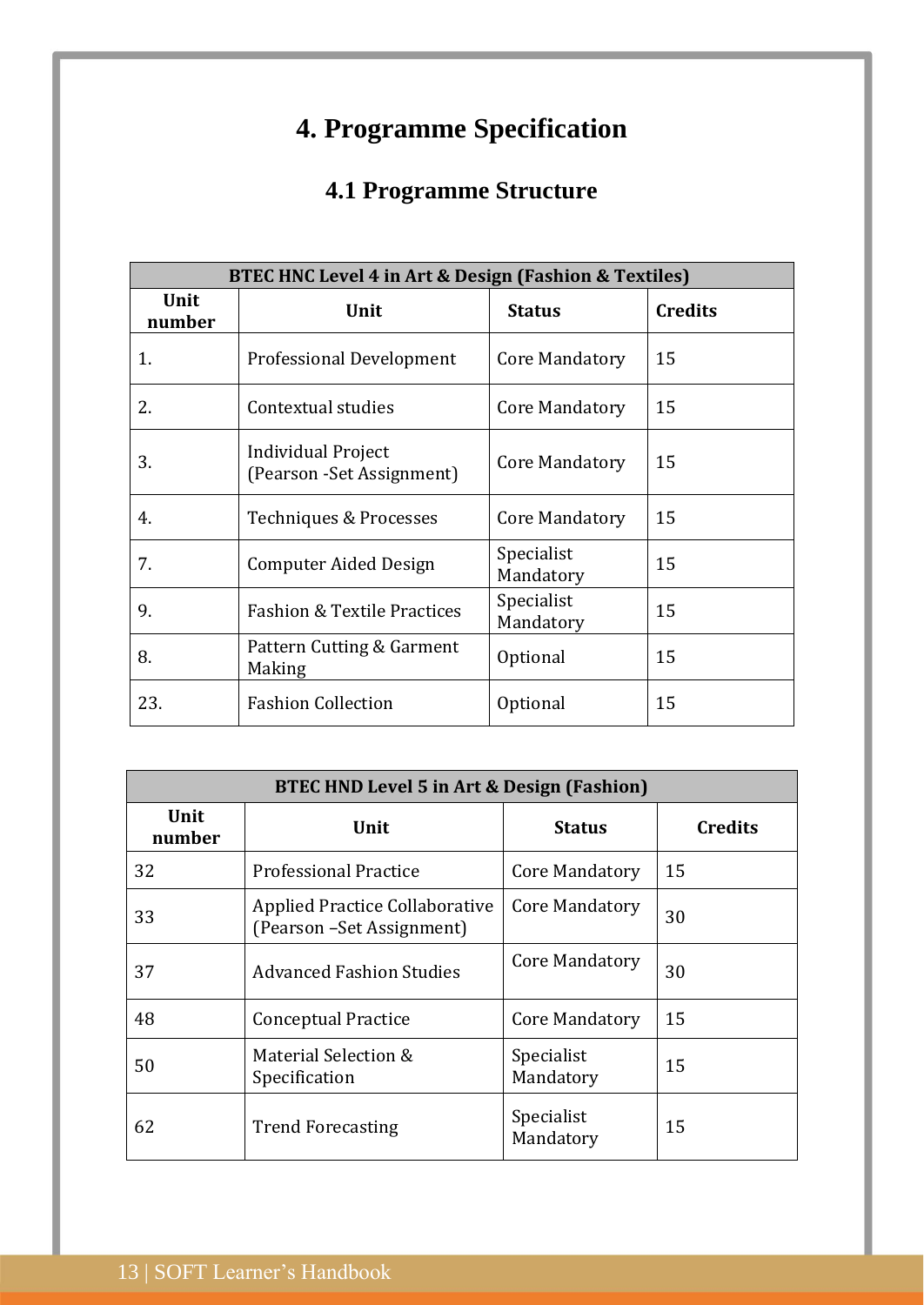# **4.2 Programme Team of SOFT**

<span id="page-13-0"></span>

| Sr.no | Role                            | Responsibility                                                                                                                                                                                            | <b>Name</b>                                    |
|-------|---------------------------------|-----------------------------------------------------------------------------------------------------------------------------------------------------------------------------------------------------------|------------------------------------------------|
| 1.    | Head of Center                  | Person who has overall accountability<br>for the delivery of Pearson<br>Qualifications.                                                                                                                   | Dr. M.M Hundekar<br>principal@soft.ac.in       |
| 2.    | Quality<br><b>Nominees</b>      | Ensuring effective management of<br><b>BTEC</b> programmes                                                                                                                                                | Dr. M. M Hundekar<br>principal@soft.ac.in      |
| 3.    | Programme<br>Leaders            | Responsible for managing programme<br>delivery and assessment of the<br>learners, to ensure coverage of all<br>units and grading criteria                                                                 | Mr. Suresh Karale.                             |
| 4.    | Lead Internal<br>Verifiers      | The Lead Internal Verifier play an<br>Important role in authorizing<br>Resubmissions and retakes.                                                                                                         | Dr. Yogesh Bokil<br>vogesh@soft.ac.in          |
| 5.    | <b>Senior Managers</b>          | Responsible for overseeing the<br>registration, transfer, withdrawal and<br>Certificate claims for learners to<br>ensure that Pearson's deadlines are<br>met                                              | Ms. Mohika Joshi<br>exampearson@soft.<br>ac.in |
| 6.    | Internal<br>Verifiers           | A member of staff able to verify<br>assessor decisions, and validate<br>assignment brief.                                                                                                                 | <b>Subject Experts</b>                         |
| 7.    | Examinations<br><b>Officers</b> | Responsible for timely, accurate and<br>valid registration, transfer, withdrawal<br>and certificate claims for learners.<br><b>Maintaining Assessment records</b>                                         | Ms. Mohika Joshi<br>exampearson@soft.<br>ac.in |
| 8.    | Assessors                       | Responsible for carrying out<br>assessment to the required standards.<br>The assessor<br>provides feedback to learners; assures<br>the authenticity of learner work;<br>records and tracks<br>achievement | <b>Subject Experts</b>                         |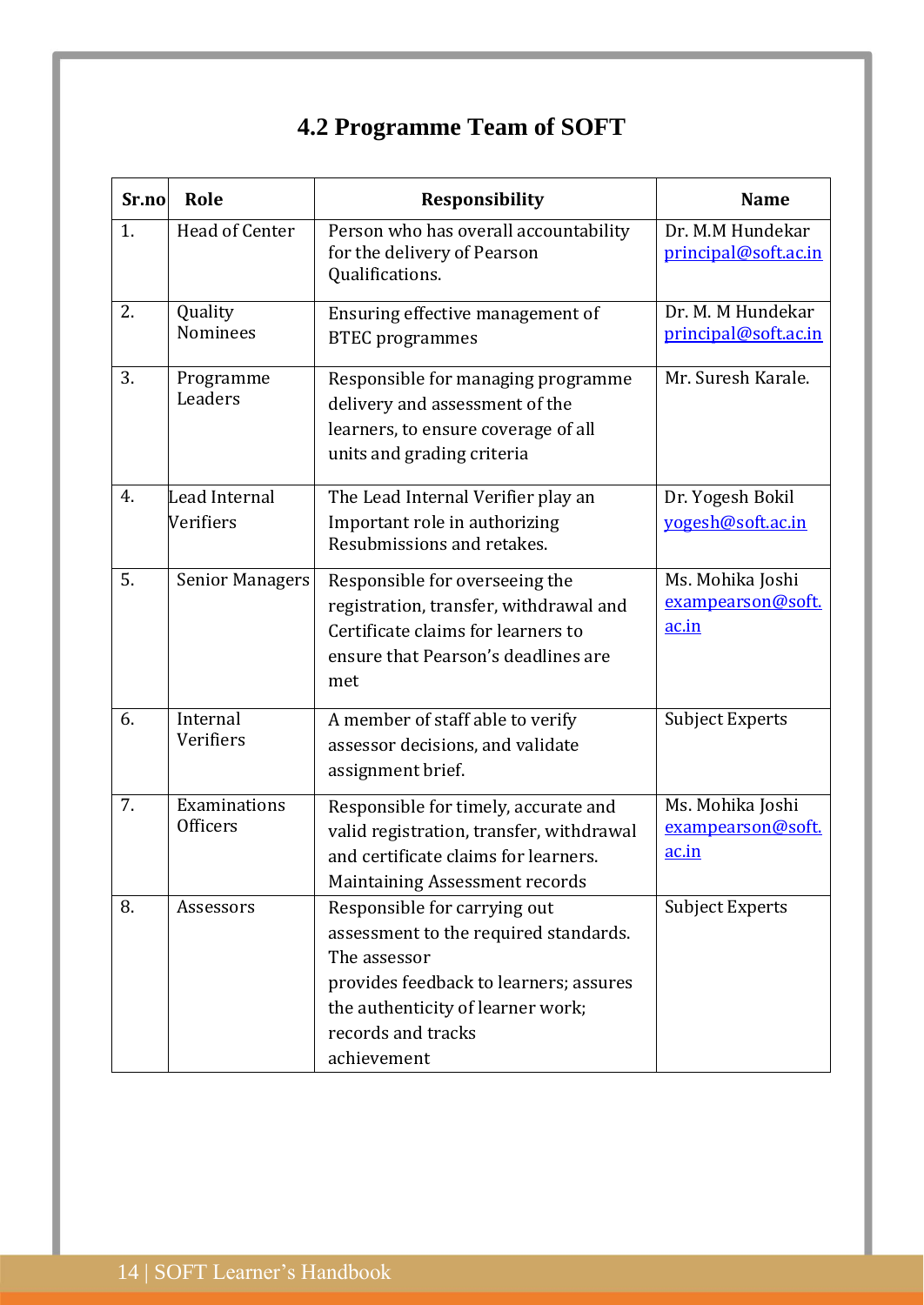# **4.2.1 Teaching Staff**

<span id="page-14-0"></span>School Of Fashion Technology appoints faculty for individual units keeping in mind their expertise and forte and area of interests. The faculties appointed for the subject ensure to impart the learners with quality education. The faculties who are involved in imparting sessions are mentioned below.

- 1. Mr. Suresh Karale
- 2. Dr. Yogesh Bokil
- 3. Ms. Varsha Bandal
- 4. Ms. Diana Linda
- 5. Ms. Margaret Zinyu
- 6. Ms. Saimah Shaikh
- 7. Mr. Neerav Mota
- 8. Ms. Ankita Brahmi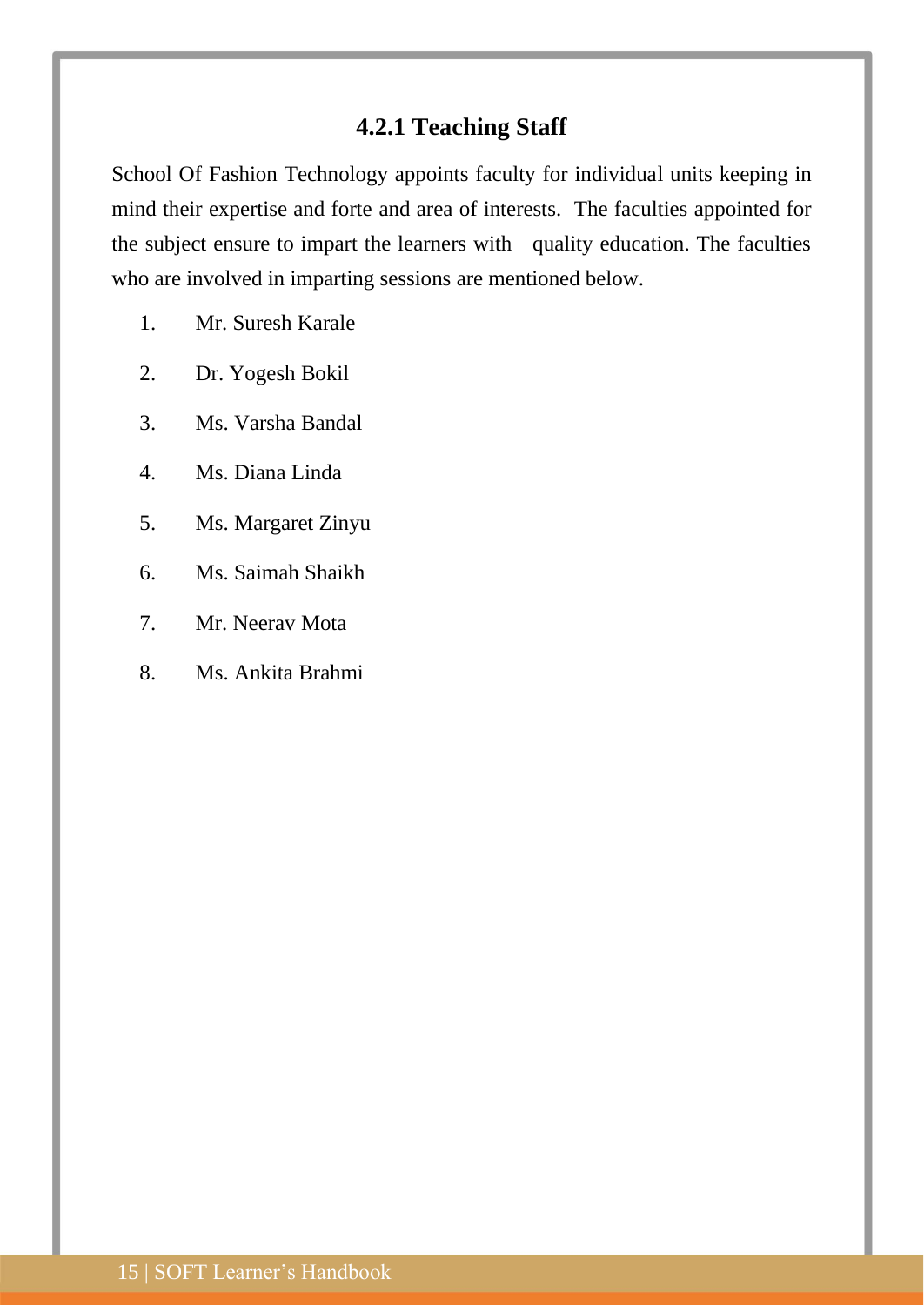# **4.3 Programme Planning**

<span id="page-15-0"></span>Academic Year Plan- Annual Programme August 2021to June 2022.

| <b>Programme Duration</b> | August 2021- June 2022 (36 weeks)                       |             |
|---------------------------|---------------------------------------------------------|-------------|
| Working days              | Monday to Friday                                        |             |
| <b>College Timings</b>    | 9.30 to 4.30pm                                          |             |
| <b>Induction Day</b>      | 25th August 2021- Online                                |             |
| Working hours per<br>week | 16-20 hours for online delivery                         |             |
|                           | 24-30 hours for face to face delivery                   |             |
| Lectures scheduled        | 26th August 2021 onwards online delivery                |             |
|                           | 15th Nov 2021-13th Jan 2022 face to face<br>delivery    |             |
|                           | 17th Jan 2022-12th Feb online delivery                  |             |
|                           | 14 <sup>th</sup> Feb 2022 onwards face to face delivery |             |
| <b>Units Delivery</b>     | Unit 2. Contextual studies                              | 1-11 weeks  |
|                           | Unit 4. Techniques & Processes                          | 1-14 weeks  |
|                           | Unit 9. Fashion & Textile Practices                     | 1-16 weeks  |
|                           | Unit 7. Computer Aided Design                           | 1-21weeks   |
|                           | Unit 8. Pattern Cutting & Garment Making                | 6-28 weeks  |
|                           | Unit 23- Fashion Collection                             | 13-31 weeks |
|                           | Unit 3- Individual Project                              | 17-34 weeks |
|                           | Unit 1- Professional Development                        | 19-36 weeks |
|                           | Diwali Break-1st November to 14th<br>November 2021      |             |
|                           | Christmas Break - 24th December 2021 to<br>2nd Jan 2022 |             |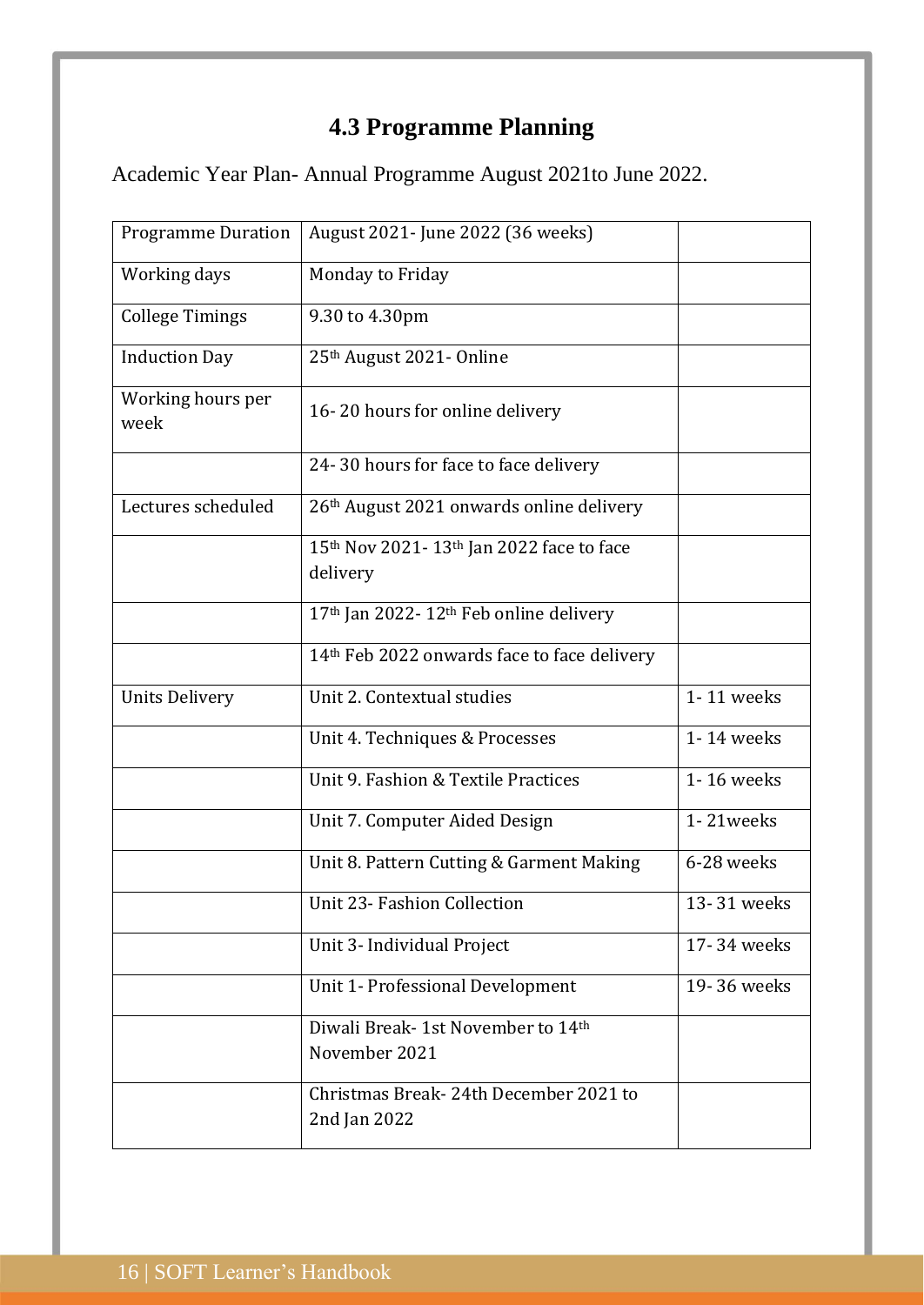# <span id="page-16-0"></span>**4.4 Units, Credits, Total Qualification Time (TQT) and Guided Learning (GL)**

The Higher National Certificate (HNC) is a Level 4 qualification made up of 120 credits.

The Higher National Diploma (HND) is a Level 4 and Level 5 qualification made up of 240 credits.

Qualification credit value: a minimum of 120 credits. This is made up of eight units, each with a value of 15 credits.

- Total Qualification Time  $(TQT) = 1,200$  hours
- Total Guided Learning  $(GL) = 480$  hours
- There is a required mix of core, specialist and optional units totaling 120 credits.

TQT is an estimate of the total amount of time that could reasonably be expected to be required for a learner to achieve and demonstrate the achievement of the level of attainment necessary for the award of a qualification. TQT includes undertaking each of the activities of Guided Learning, Directed Learning and Invigilated Assessment. Each 15-credit unit approximates to a Total Unit Time of 150 hours with 60 hours of Guided Learning.

Total Qualification Time (TQT) for Higher National Certificate (HNC) = 1,200 hours

Total Qualification Time (TQT) for Higher National Diploma (HND) = 2,400 hours

Pearson would expect that an HND learner would have achieved at least 90 credits at Level 4 before progressing to Level 5 units. This allows for the learners to submit the remaining 30 credits at Level 4 while undertaking their Level 5 study.

Learners undertaking an HND who fail to successfully complete the full qualification may be awarded an HNC, if their credit achievement permits. Pearson BTEC Higher Nationals consist of core units, specialist units and optional units.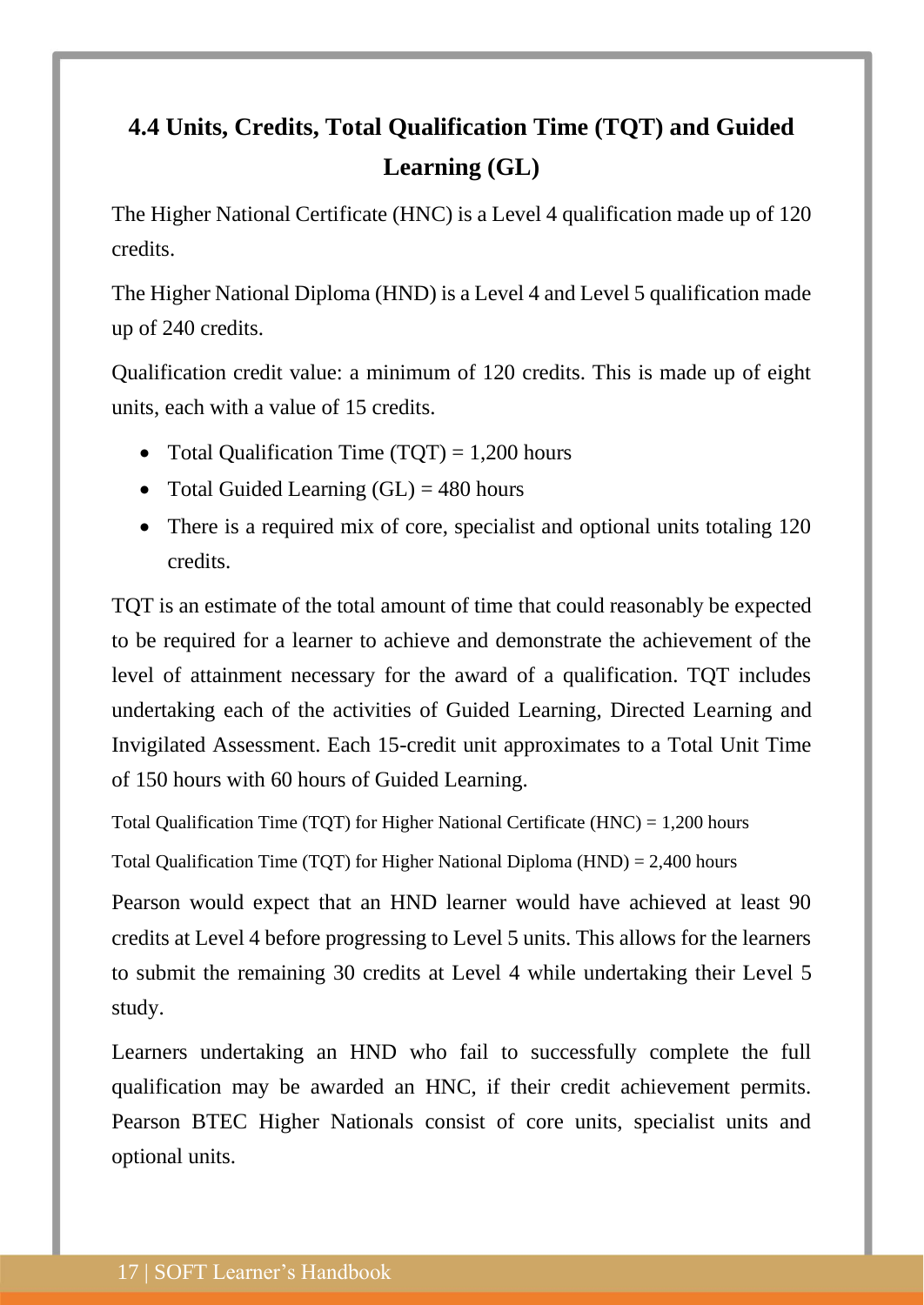# <span id="page-17-0"></span>**4.5 Grading Criteria for Pearson BTEC Higher National Units**

Pearson BTEC HN qualifications employ a mastery model of assessment. The mastery model of learning is based on the principle that students must achieve a level of 'mastery' of prerequisite knowledge or skill, in order to progress to higher levels.

The award of a Pass is a defined level of performance and cannot be given solely on the basis of a learner completing assignments. Learners who do not satisfy the Pass criteria would be reported as Unclassified.

To achieve a Pass, a learner must have satisfied all the Pass criteria for the learning outcomes, showing coverage of the unit content and, therefore, attainment at Level 4 or 5 of the National Framework.

- To achieve a Merit, a learner must have satisfied all the Merit criteria (and,
- therefore, the Pass criteria) through high performance in each learning outcome.
- To achieve a Distinction, a learner must have satisfied all the Distinction criteria
- (and, therefore, the Pass and Merit criteria), and these define outstanding
- performance across the unit as a whole.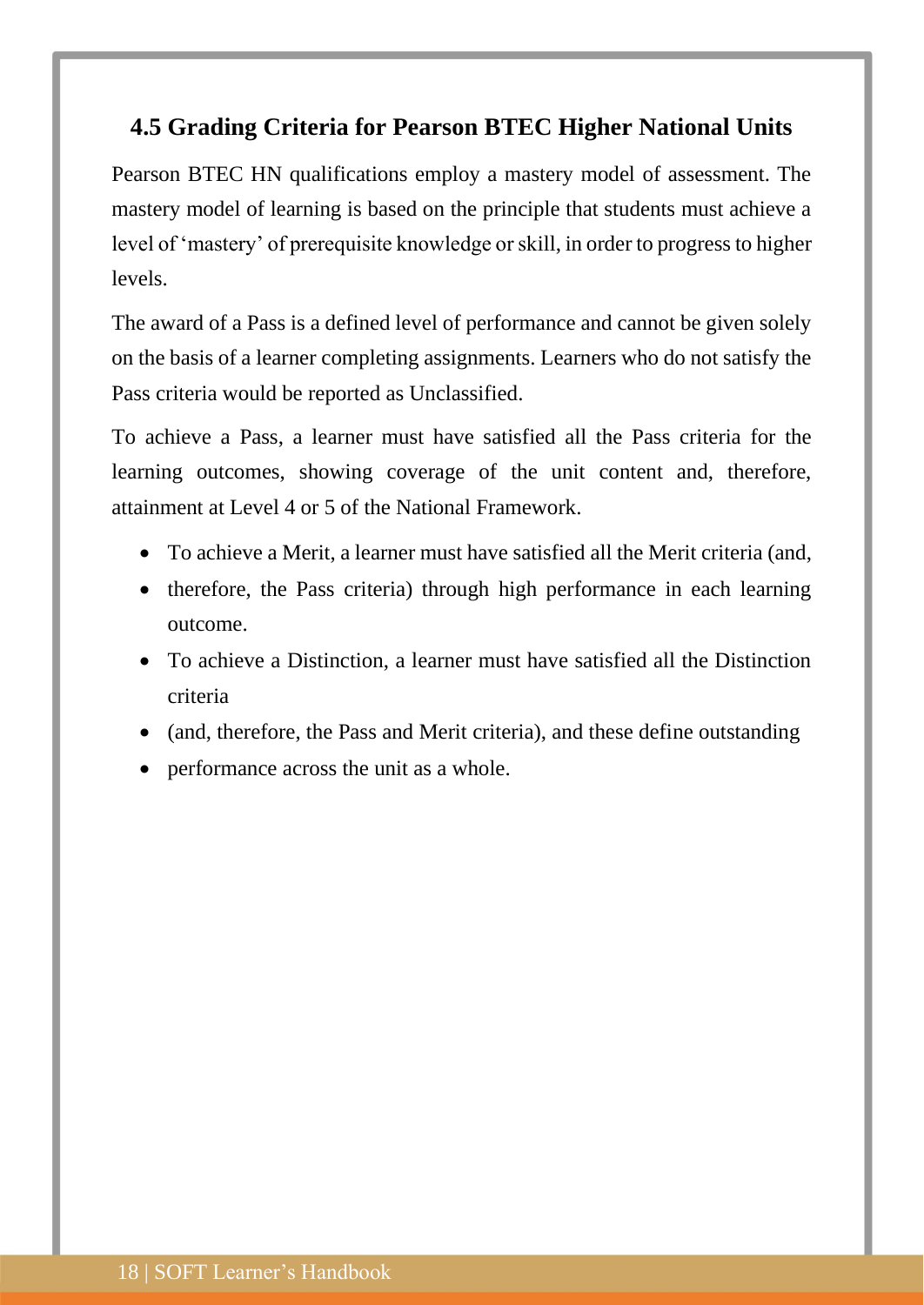# **4.6 Calculation of the final grade**

# <span id="page-18-0"></span>**Conditions for the award of the HND**

To achieve a Pearson BTEC Level 5 Higher National Diploma qualification a learner must have:

- completed units equivalent to 120 credits at level 5
- achieved at least a pass in 105 credits at level 5
- completed units equivalent to 120 credits at level 4
- achieved at least a pass in 105 credits at level 4.

# **Conditions for the award of the HNC**

To achieve a Pearson BTEC Level 4 Higher National Certificate qualification a learner

must have:

- completed units equivalent to 120 credits at level 4
- <span id="page-18-1"></span>• achieved at least a pass in 105 credits at level 4.

# **4.7 Compensation provisions**

# **Compensation provisions for the HND**

Learners can still be awarded an HND if they have attempted but not achieved a Pass in one of the 15-credit units completed at level 4, and similarly if they have attempted but not achieved a Pass in one of the 15-credit units at level 5. However, they must complete and pass the remaining units for an HNC or HND as per the unit rules of combination of the required qualification.

### **Compensation provisions for the HNC**

Learners can still be awarded an HNC if they have attempted but not achieved a Pass in one of the 15-credit units completed, but have completed and passed the remaining units.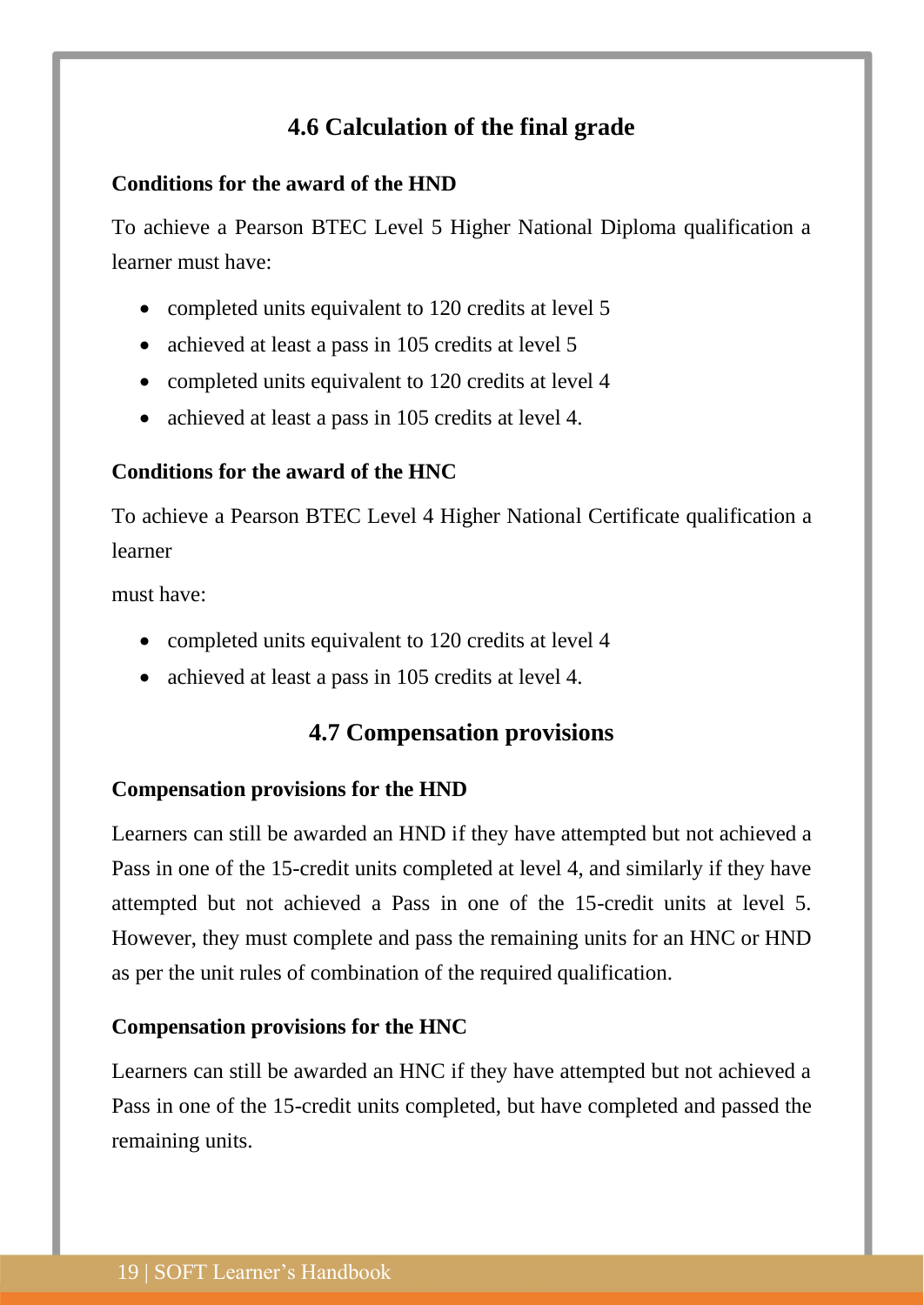# **4.8 Calculation of overall qualification grade**

<span id="page-19-0"></span>The calculation of the overall qualification grade is based on the learner's performance in all units. Learners are awarded a Pass, Merit or Distinction qualification grade, using the points gained through all 120 credits, at Level 4 for the HNC or Level 5 for the HND, based on unit achievement. The overall qualification grade is calculated in the same way for the HNC and for the HND.

All units in valid combination must have been attempted for each qualification. The conditions of award and the compensation provisions will apply as outlined above.

All 120 credits count in calculating the grade (at each level, as applicable).

The overall qualification grade for the HND will be calculated based on learner performance in Level 5

units only.

Units that have been attempted but not achieved, and subsequently granted compensation will appear as 'Unclassified', i.e. a 'U' grade, on the learner's Notification of Performance, that is issued with the learner certificate.

| Points per credit |               |             | <b>Points bound</b> |  |
|-------------------|---------------|-------------|---------------------|--|
| Grade             | <b>Points</b> | Grade       | Point               |  |
| Pass              | 4             | Pass        | $420 - 599$         |  |
| Merit             | 6             | Merit       | $600 - 839$         |  |
| Distinction       | 8             | Distinction | $840 +$             |  |

| Points per credit |               | <b>Points boundaries</b>         |             |
|-------------------|---------------|----------------------------------|-------------|
| Grade             | <b>Points</b> | Grade<br><b>Point boundaries</b> |             |
|                   | 4             | Pass                             | $420 - 599$ |
|                   | 6             | Merit                            | $600 - 839$ |
| tion              | 8             | Distinction                      | $840 +$     |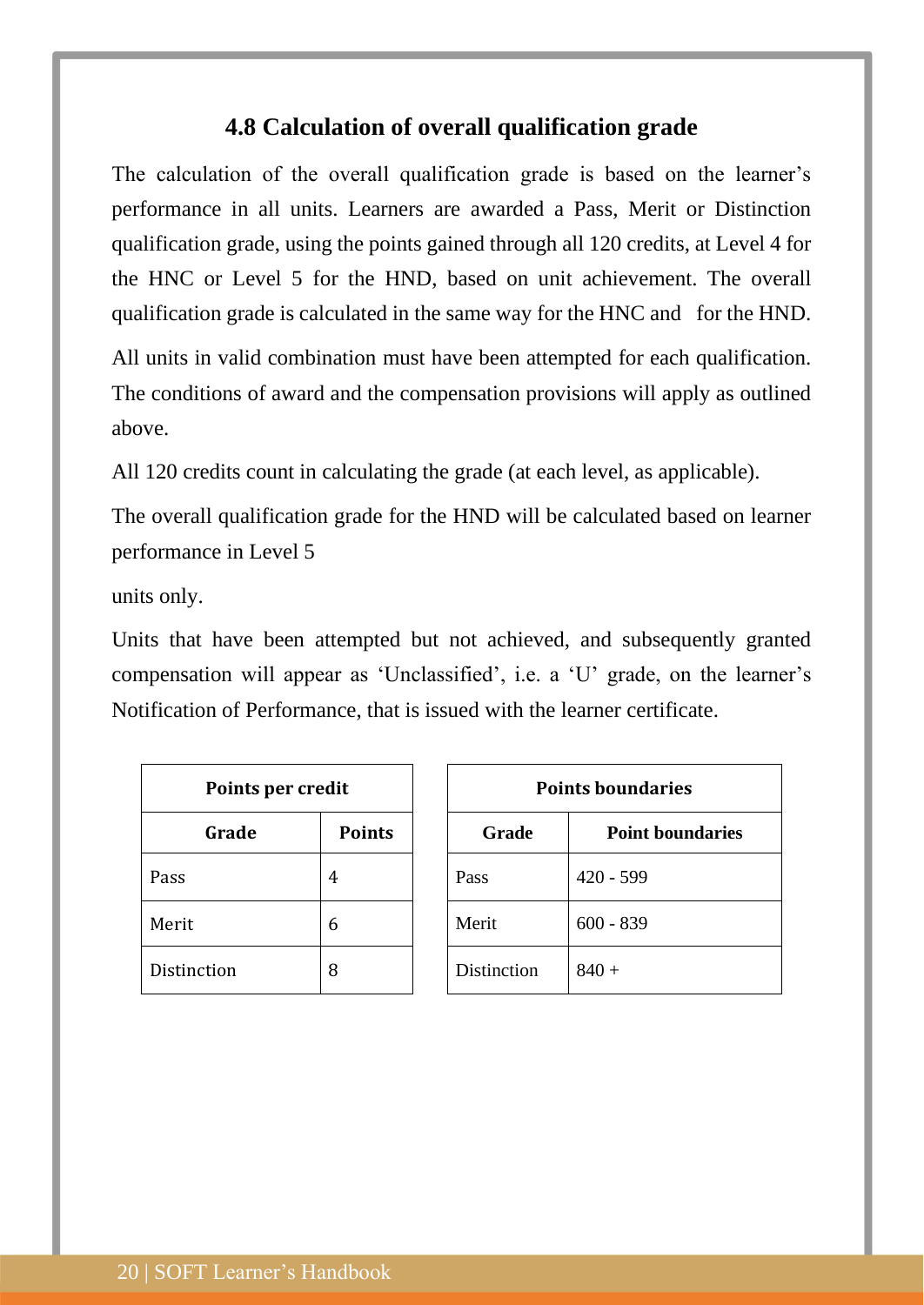# **5. Assessment**

<span id="page-20-0"></span>Assessment is the process of measuring learners learning & evaluating the level of that achievement. SOFT in the requirement of fulfillment of BTEC HN qualification emphasizes on analytical, valid and reliable approach which includes wide range of learning tools for consistent performance. Pearson BTEC HN Qualification are assessed internally by assessors and verified by Internal Verification process which is validated by International Standard Verifier.

For HNC, one core unit, 15- credit, will be assessed by a mandatory Pearson –set assignment targeted at particular skills

For HND, one core unit, 30- credits, will be assessed by a mandatory Pearson – set assignment targeted at particular skills

#### **Forms of assessment**

#### **1. Formative Assessment**

Formative feedback is periodically given by an assessor to the learners with a clear understanding of their progress and continued improvement. Formative assessment is developing and is offered before summative assessment. Formative feedback does not contribute to final grading but develop and consolidate knowledge, skills and competencies.

#### **2. Summative Assessment**

Summative assessment is the summation of the learner's achievement and evaluation of their learning. Summative assessment results in the awarding of a grade that indicates the learner's level of achievement. For learners, the summative assessment is often viewed as the most important form of assessment, as it provides them with a definitive indication of their performance. Assessors will assess the learner for their overall performance and grade them accordingly.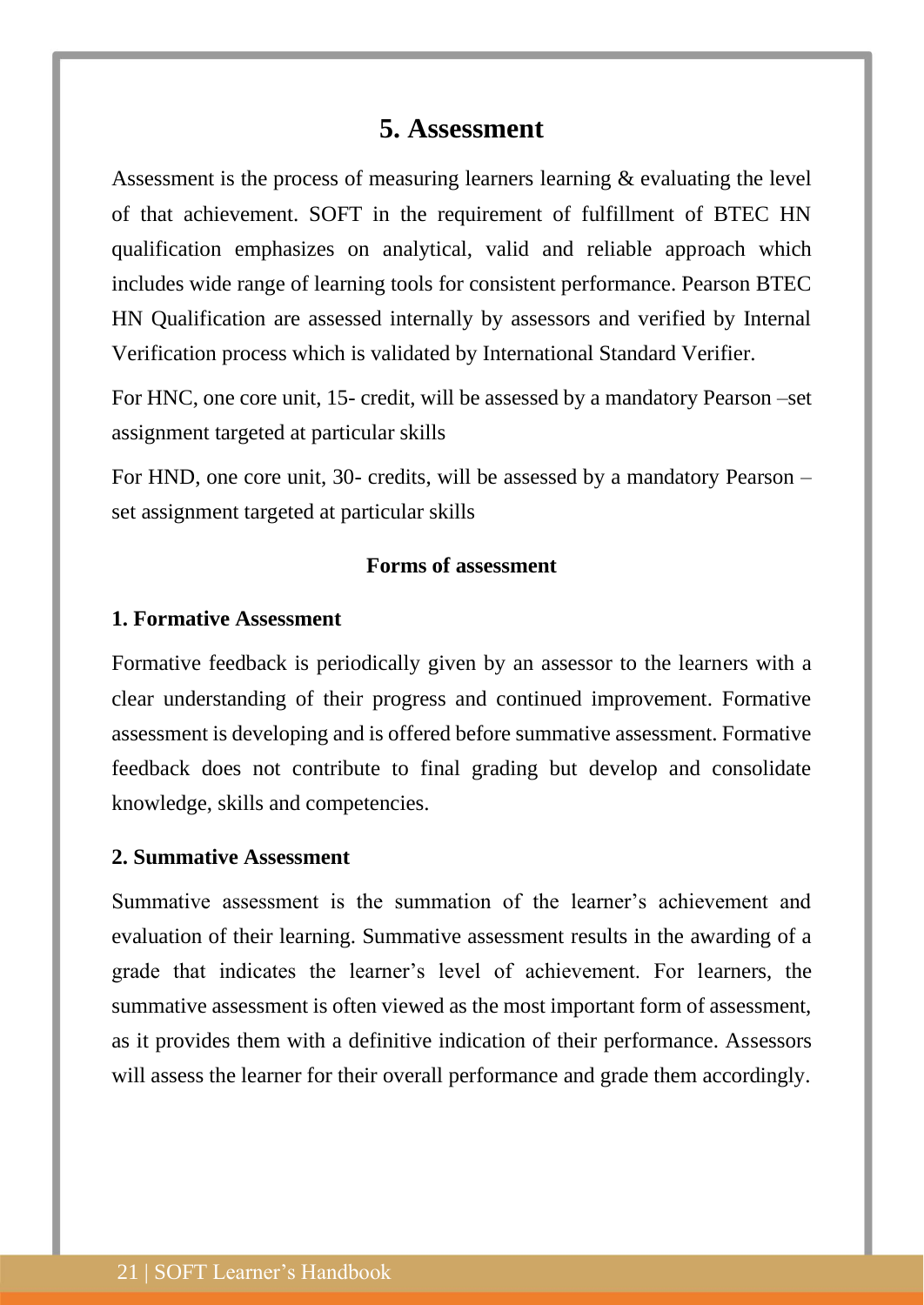# <span id="page-21-0"></span>**5.1 Extension/ Mitigating**

Mitigating circumstances are medical or personal issues which a learner cannot overcome or manage without an impact on their ability to attend teaching and undertake assessments because they occur suddenly, unexpectedly or are severe in nature.

There is no definitive list of such situations and the center recognizes that difficulties impact people in different ways.

Learners will have to contact Assessors and Programme Leader for Mitigating and fill the form for claiming with evidences

Mitigating Circumstances will not be considered on frequent bases.

Formal panel will review the learner evidence; in order to decide whether the mitigating circumstances are accepted. Center reserves rights to reject the claim for Mitigating Circumstances.

If an extension is granted, the new deadline will be provided and will be recorded and adhered to.

# **5.2 Re-submission/ Re-assessment**

<span id="page-21-1"></span>Not every learner will achieve all learning outcomes on their first attempt at summative assessment. Reassessment will only be offered after the completion of the unit. Therefore, if a learner has failed to achieve a pass grade for the unit, on the first attempt, he will be given the opportunity for reassessment.

A learner who, for the first assessment opportunity, has failed to achieve a Pass for a unit may be offered:

- One opportunity for re-assessment of the unit
- Reassessment for course work, project or portfolio based assessments will involve the reworking of the original task.
- For examinations, reassessment will involve completion of a new task.

A learner who undertakes a reassessment will have their grade capped at a Pass for that unit.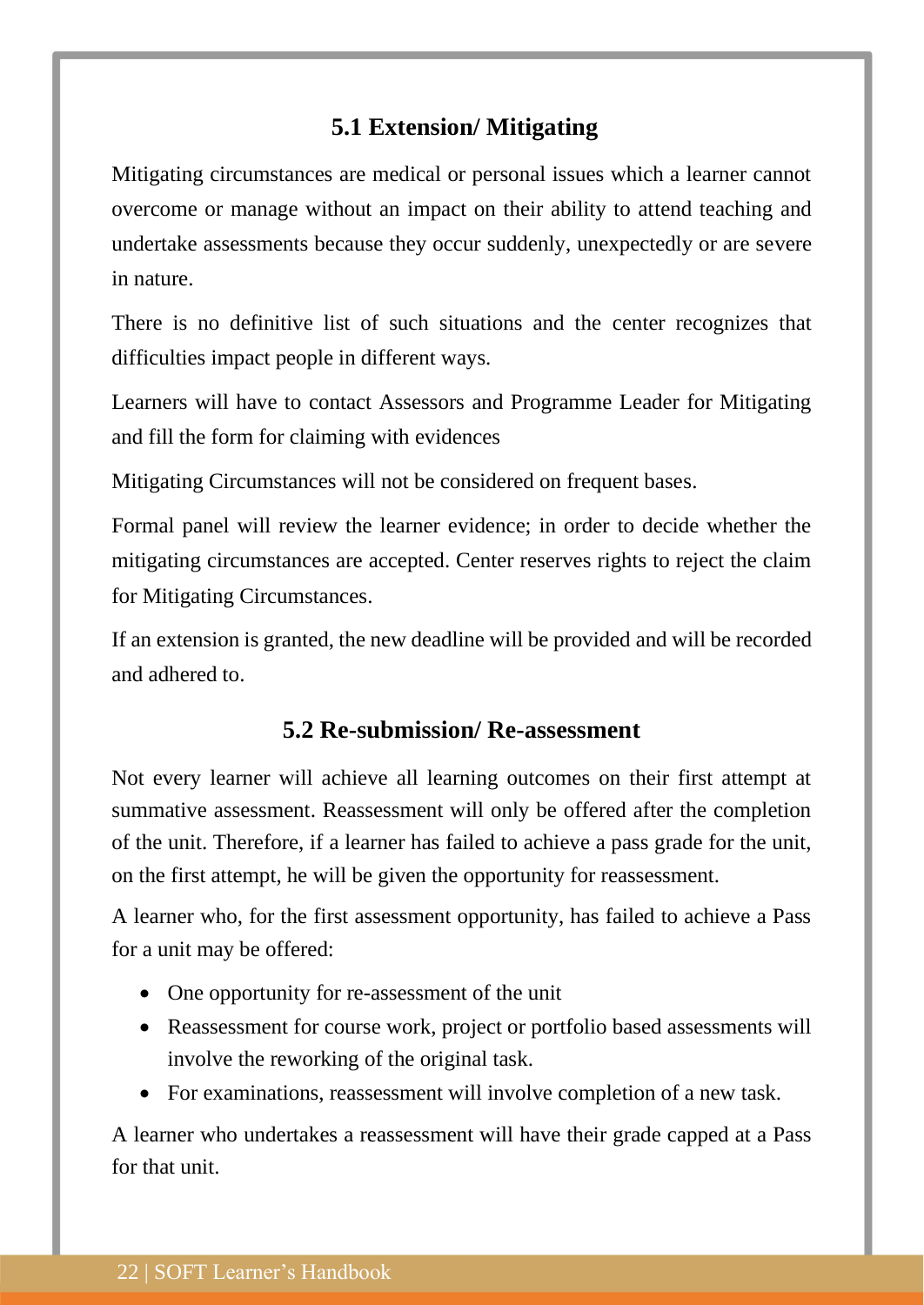# **5.3 Retake/ Repeat unit**

<span id="page-22-0"></span>A learner that fails to achieve Pass on reassessment will be given the opportunity to retake the unit in full (full attendance, fees, all new work) and their grade will be capped at Pass.

A unit can be repeated if the centre and the Assessment Board decide it is an appropriate course of action and is not a decision that is taken by an individual tutor.

As with all decisions related to assessment, will be discussed, and recorded, as part of the activity of an Assessment Board

- Repeat unit will be applied to a learner who, for the first assessment opportunity and resubmission opportunity, still failed to achieve a Pass for that unit specification.
- Decisions can be permitted to repeat a unit by Assessment Board.
- The learner must study the unit again with full attendance with payment of the unit fee.
- The overall unit grade for a successfully completed repeat unit is capped at a Pass for that unit.
- <span id="page-22-1"></span>• Units can only be repeated once.

# **5.4 Unit compensation**

A Learner can only claim compensation on units that they have fully attempted and completed.

Compensation is not available as a 'default'- learners will need to request compensation and the decision on whether to offer is to be taken by an Assessment Board.

A Learner can only claim compensation on a unit.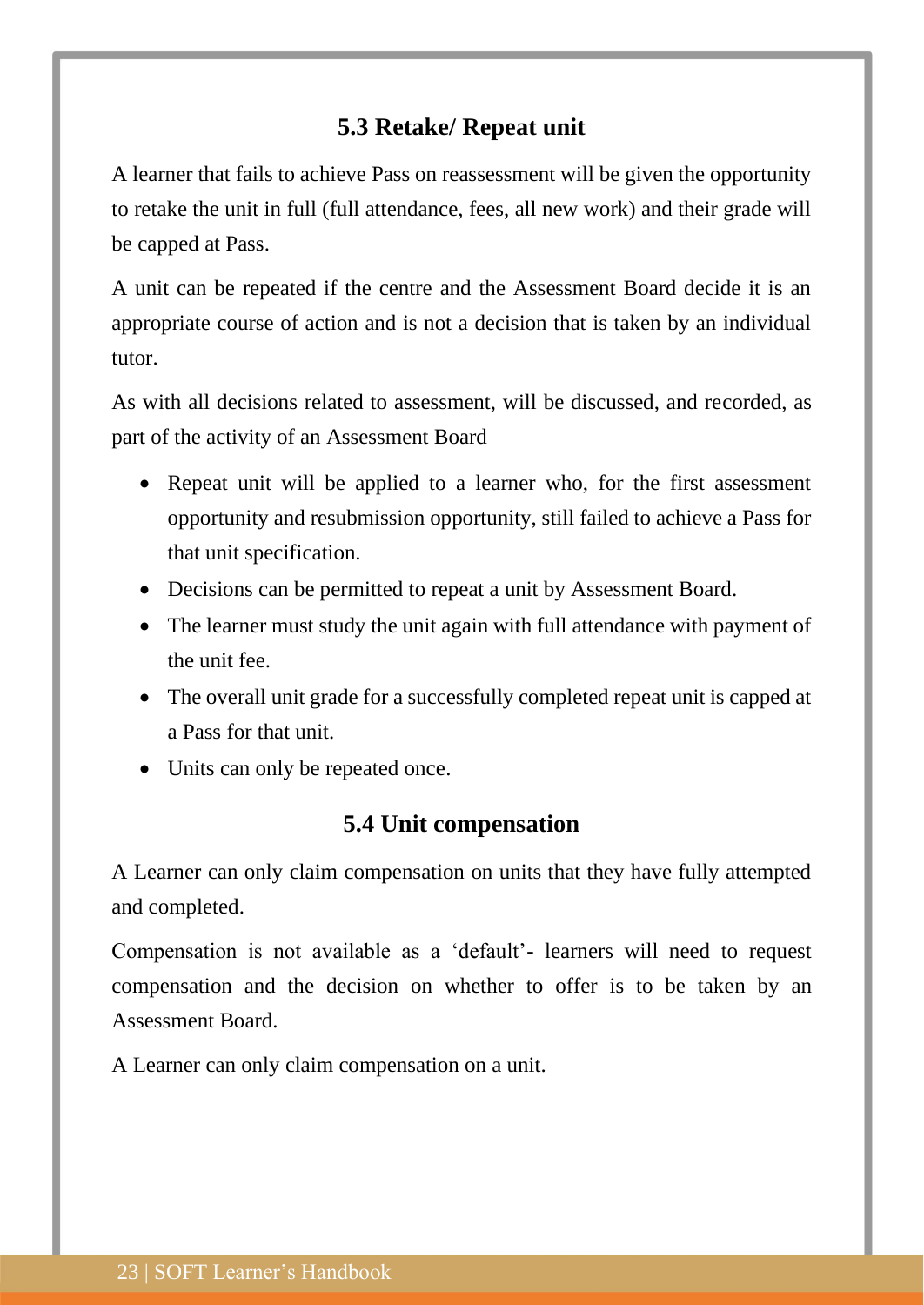# **5.5 Plagiarism and Assessment Malpractice**

<span id="page-23-0"></span>SOFT for its HN qualification considers plagiarism, cheating, malpractice as a serious and offensive act. Academic misconduct includes any action or practice that could inappropriately affect the academic performance of a learner. Plagiarism is one form of academic misconduct, described as submitting someone else works as one's own work without proper recognition.

Plagiarism, cheating and assessment malpractice policy- for Learner

- Learners are refrained from using somebody else's work, images or idea and presenting as their own.
- Learners must not directly download work from internet/online resource and present as their own work.
- Learners must avoid giving permission to peer to copy from ones work.
- Learners must not agree secretly with others to cheat.
- Learners essentially should not alter or misuse given assignments.
- Learners must not deliberately destroy someone else's work.
- Learners must not get their work done from other sources.
- Learners must avoid exchanging or passing of false information which could be affect assessment criteria, staff image, or assessment feedback.
- Centre role in Plagiarism and assessment malpractice policy for Learners
- If plagiarism is detected, investigation will take be done by the respective unit Assessor/ Internal Verifier. Assessor will inform Programme Leader about the same.
- Learners are expected give proof of the work in case found plagiarized.
- Depending on severity of plagiarism necessary disciplinary action to be taken by the Programme Leader /Quality nominee.
- In case of minor act of plagiarism a warning, resubmission will be given by Assessor/ Programme Leader.
- In case of major act of plagiarism Programme Leader will report the matter to Head of Centre; possible penalties could be disqualification/ retake unit or entire qualification.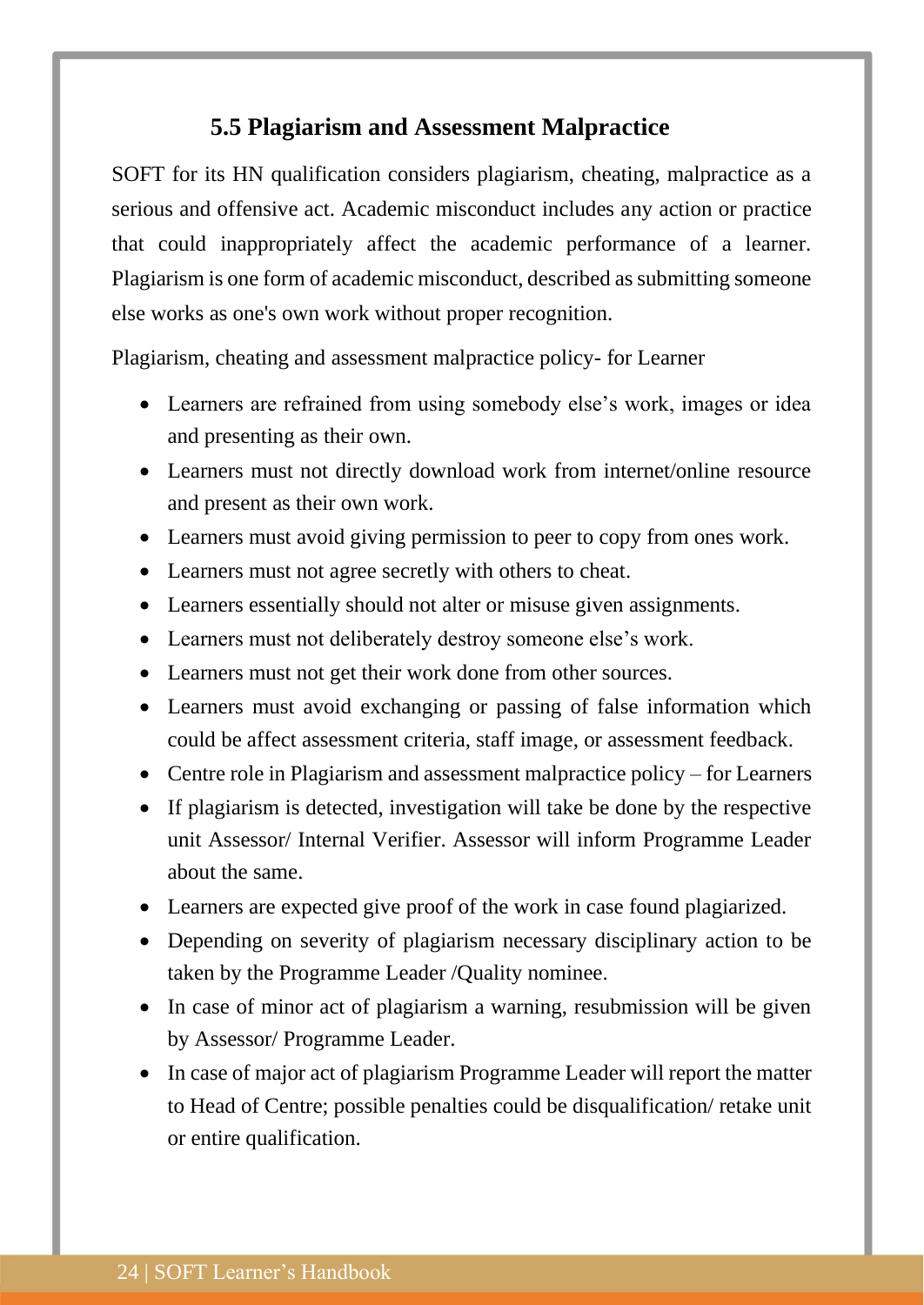# **5.6 Appeals and Complaint**

<span id="page-24-0"></span>The purpose of an Internal academic Appeal Policy and Procedure is to provide an equitable, fair and orderly process by which a Learner can request for reconsideration of an academic assessment decision given by an Assessor. Learner at the time of induction program will be informed about the Appeals policy & procedures. Learner can appeal against the assessment decision within 7 working days of receiving the assessment feedback or grades.

# **Procedure**

- 1. Learner within 7 days can directly contact the Assessor, according to the Appeals policy the assessor has to review the learners appeals within 5 days of issue been raised verifying the necessary documents and evidences.
- 2. Assessor records & documents the meeting held with the learner and informs the Program Leader about the decision and corrective measures taken.
- 3. If the learner is still not convinced with assessors reviewed assessment decision then she can contact the Program Leader within 3 days.
- 4. Program Leader along with Lead Internal Verifier/ Internal Verifier would review the assessor's decision with all the relevant documents and ascertain if the grading has been done in accordance of the set standards.
- 5. The decision by Program Leader should be informed to concerned assessor in writing within 7 working days of receiving the Appeal. The decision, though not binding, is expected to be honored by the concerned assessor.
- 6. If the Learner is still not content with the handling of the Appeal, she can then contact the Quality Nominee by filling an Appeals forms. The final decision of the Quality Nominee will then be binding. If a learner is still unsatisfied with center's Appeals policy & producer outcome, then has a right to appeal Pearson.
- 7. All the related records and documents of appeals procedure to be maintained for 18 months by SOFT as per standards of Pearson.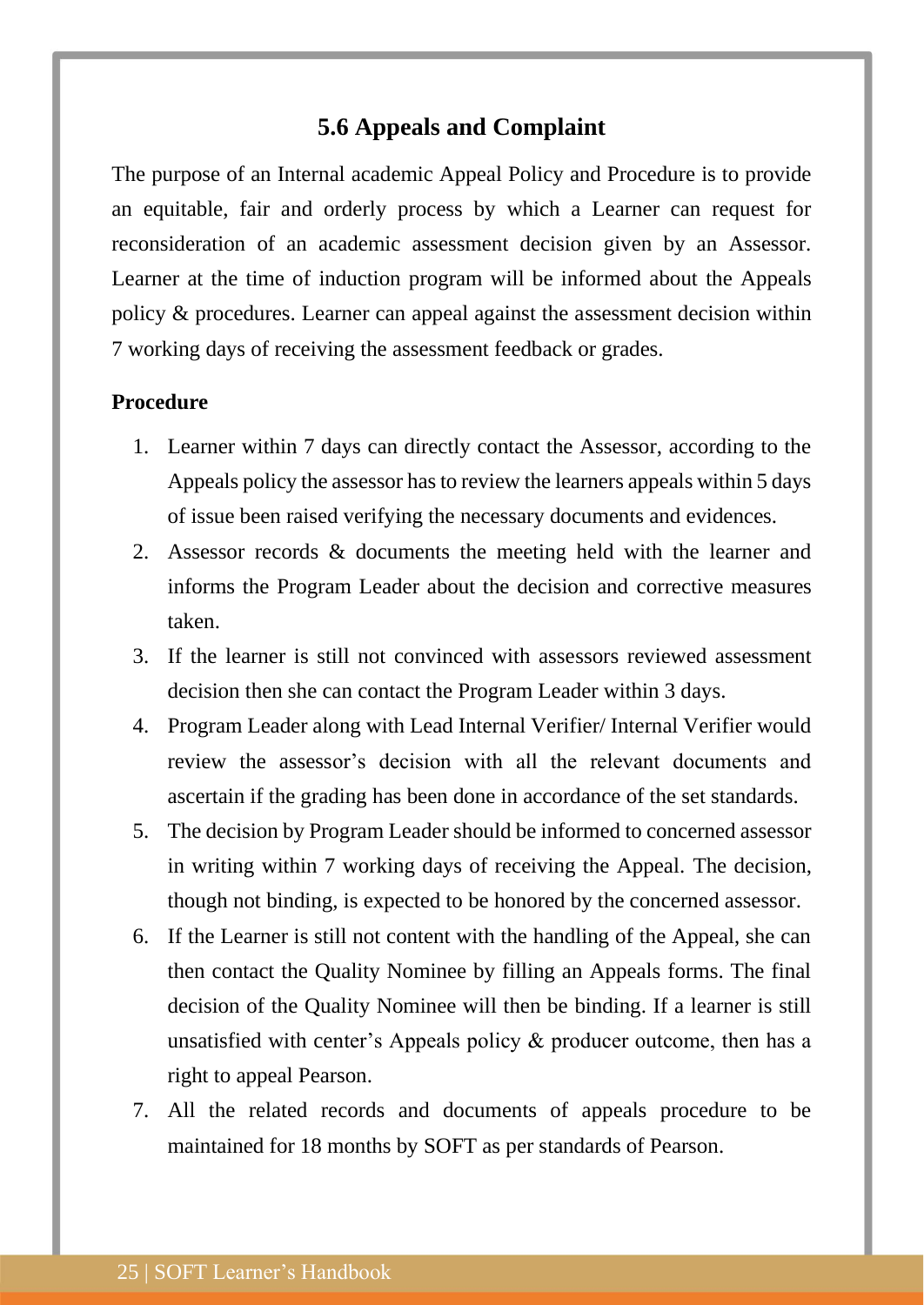# **6. Learners Support**

<span id="page-25-0"></span>SOFT aims at supporting learners towards an effective learning environment and also helps them to achieve their academic potentials. It focuses on what SOFT can and should do to help learners beyond the formal delivery of content, or skills development. This creates positive learning environment and offer adequate assistance to the learners in addition to the academic support.

As this policy is aimed towards supporting learners and also identifies difficulties that may occur among learners learning experience

- 1. Emotional & Psychological issues
- 2. Physical disability
- 3. Additional/special learning requirement

# **1. Emotional & Psychological issues**

SOFT respects dignity of every learner and promotes learners well-being. An individual's emotional and mental health varies due to the factors of demanding modern lifestyle or any other unknown valid reasons. Soft does not judge its recruits on the basis to handle these pressures. Information of such learner will be of utmost confidential and will be revealed only to the concerned staff member. For learners who need help, a counselor is appointed who is available on call on campus.

### **2. Physical disability**

A physical disability is a physical condition that affects a person's mobility, physical capacity, stamina, or dexterity. Soft believe in right to education and does rational adjustments to the known physical limitations of otherwise qualified individuals with disabilities. Campus premises have ramps & toilets for physically challenged learners.

College ensures that all activities, functions, procedures are in consideration to enable the physically disabled learner and their active participation in academic and social events. Soft ensure that any barriers to events, programme that causes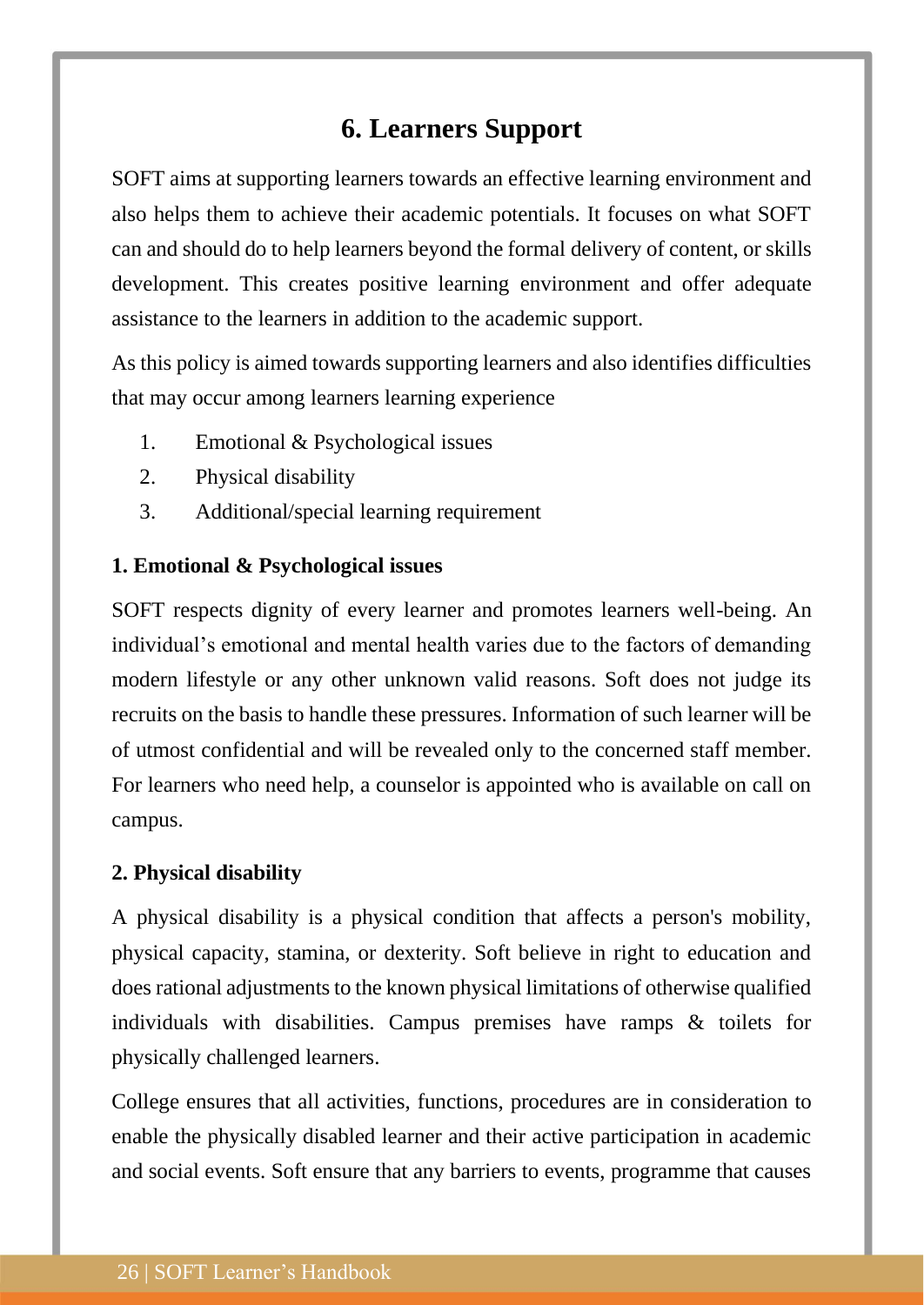hurdle to the disabled learner will do a reasonable adjustment to minimize such barriers and meet up their full academic potential.

### **3. Additional/special learning requirement**

Every learner is different in terms of learning ability, grasping capacity, academic standards and performance and classroom understandings. Learners with weak academic performance, tends to lose confidence and eventually due unsatisfactory results tends to drop out. This policy also aims to help in the identification of learners who require additional/ special academic support and to ensure suitable interventions are implemented to facilitate such learners to realize their full potential. For weaker academic performing learners an Enrichment programme is initiated by the SOFT on weekends to bridge the gap. Soft library also provides e-library accesses which is available for 24X7 to all the learners and staff.

SOFT motivates bright learners to participate in national and international level competitions. Similarly those having difficulties to perform are provided with mentor support.

# **6.1 Safeguarding Learners**

<span id="page-26-0"></span>This policy is developed by SOFT to maintain an environment where learners, staff and visitors feel safe and is not at any risk of abuse or harm which is a primary consideration.

SOFT will not tolerate any sort of exploitation and abuse with learners by peer, staff or associated personnel with either in person or through digital platform irrespective of age, gender, origin or hierarchy.

Types of abuse that could occur in a learning environment could include:

- Physical abuse
- Sexual abuse
- Psychological abuse
- Discriminatory abuse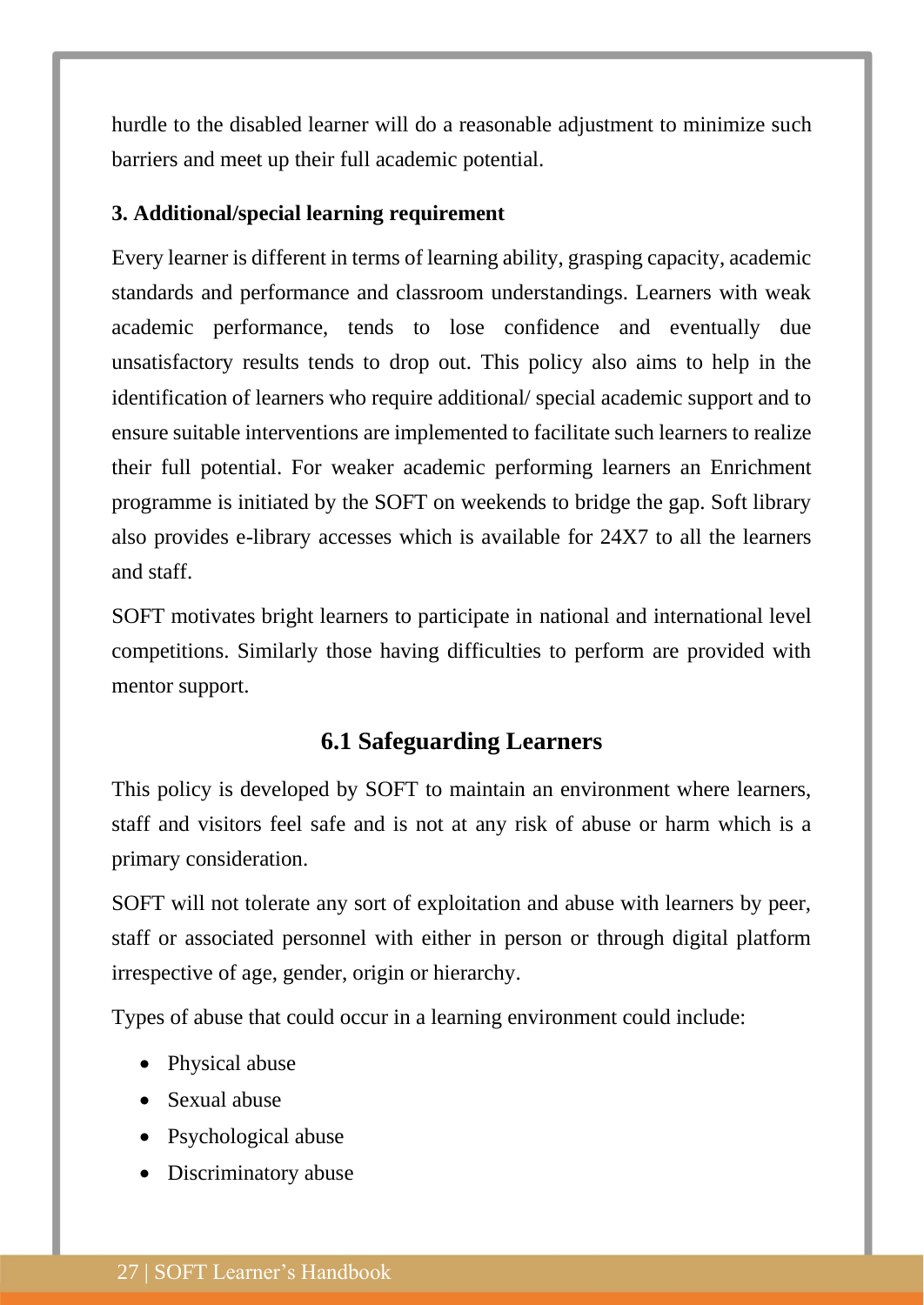Incidents of ragging, bullying and harassment of any kind are unacceptable at SOFT Incidents of ragging, bullying and harassment of any kind are unacceptable at SOFT, all learners are expected to be respectful to each other, and to look out for each other at all times. Bullying, name calling, aggressive or threatening behavior, violence or abuses are not tolerated. All staff members should act in the best interest of the allegedly abused person.

The institute will make sure to conduct a training and sensitization programme for all employees in order to build their skills in avoiding, identifying, responding and reporting cases of harm.If any witnesses are aware of any harassment or abuse, or are concerned about another learner, they are advised to report it to the Programme Leader or there are various committees to support learner's issues and their functioning is being supervised by the authorities of the college.

- Discipline Committee
- Grievance Committee.
- <span id="page-27-0"></span>• Anti-ragging & Sexual Harassment Committee.

# **6.2 Recognition of Prior Learning (RPL)**

The Recognition of Prior Learning is a process by which Learners from Higher education Level can be awarded credits or qualifications or be exempted from some parts of their chosen programme by recognizing their learning from previous experiences or achievements as per the BTEC HN qualification guidelines. This is a non – certified acquisition of relevant skills and knowledge that can be evaluated.

SOFT ascertains that Learners would be admitted to the right level for which they are qualified and have applied for. The Learner would be granted the maximum credits that they are eligible for, based on the Recognition of Prior Learning (RPL) guidelines put forth by the awarding body.

Learners are selected on the basis on a Common Entrance Test (CET) where their ability is tested through the General Aptitude test, Creative ability test and a Personal Interview.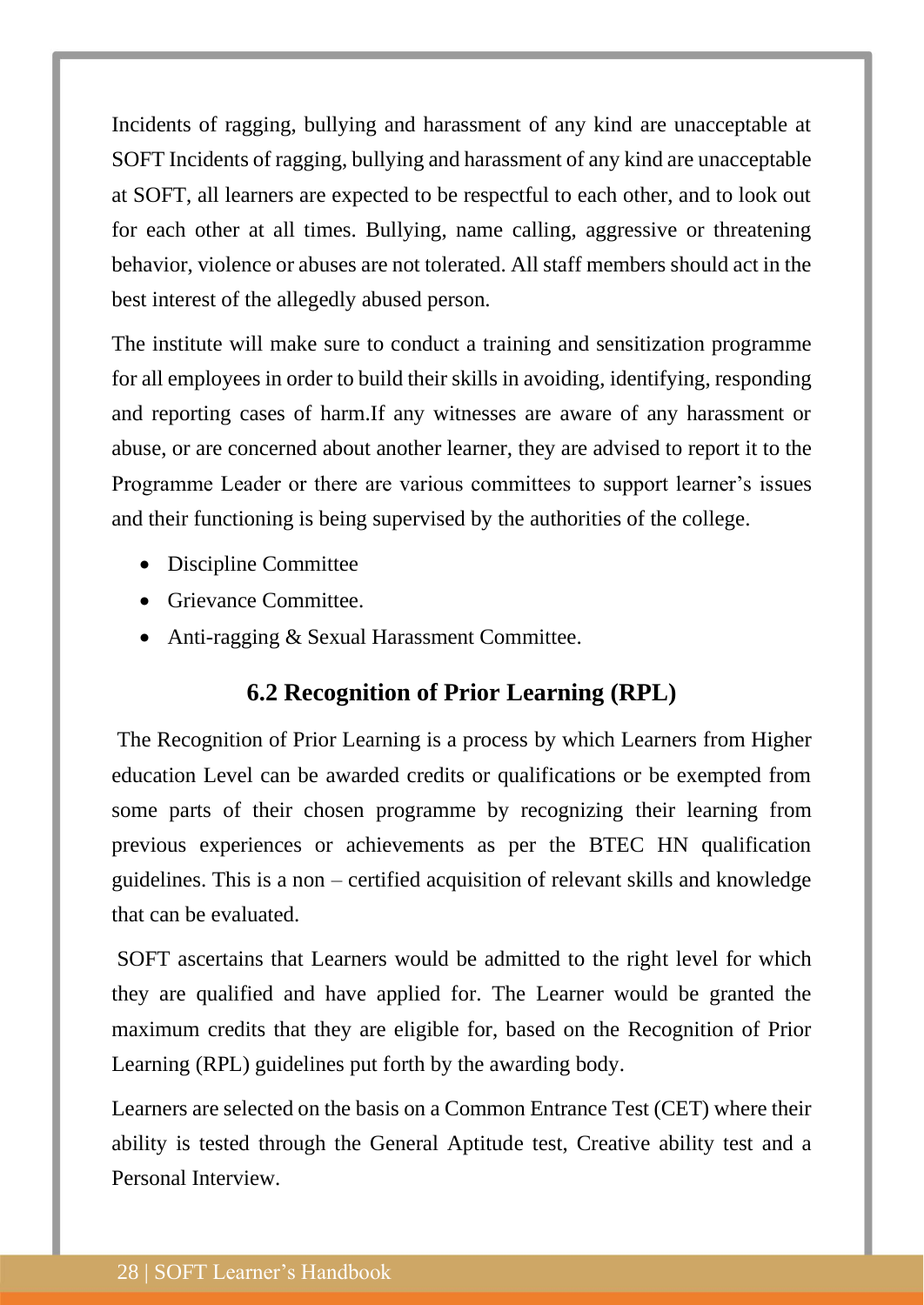Learner who has completed their Technical Education by achieving a Diploma in Fashion from any state of India will be selected on the basis of Interview.

The regulatory procedure are applicable as per below

- 1. The Entry level Qualification for the BTEC HNC/HND would be 12th standard (Higher Secondary Certification) of the Indian Education system.
- 2. CBSE, ICSE, State Board (standard 10) + 3years / 2 years MSBTE or equivalent Diploma of Technical Board.
- 3. To recognize the Prior Learning, test shall be conducted at Institute level. These tests would be formulated by the admission team to acknowledge the Qualification.
- 4. Necessary Certification, attested copies shall be retained by administrative department

# **6.3 Special Consideration and Reasonable adjustment**

<span id="page-28-0"></span>SOFT for its BTEC HN qualification assessment practices are designed to ensure that conditions are fair to all learners, as consistent as possible.

Serious health issue (illness), injuries or misadventure will be taken into account when considering a learners performance in a course or unit of study programme.

Special consideration is a post-examination adjustment to a candidate's mark or grade to reflect temporary illness, temporary injury or some other event outside of the candidate's control at the time of the assessment, which has had, or is reasonably likely to have had, a material effect on a candidate's ability to take an assessment or demonstrate his or her normal level of attainment in an assessment.

# **Dealing with cases of Special Consideration:**

Learner will have to apply for the claim of special consideration and the decision will be taken under assessment board.

All claims for Special Consideration should be genuine and should be made with good intent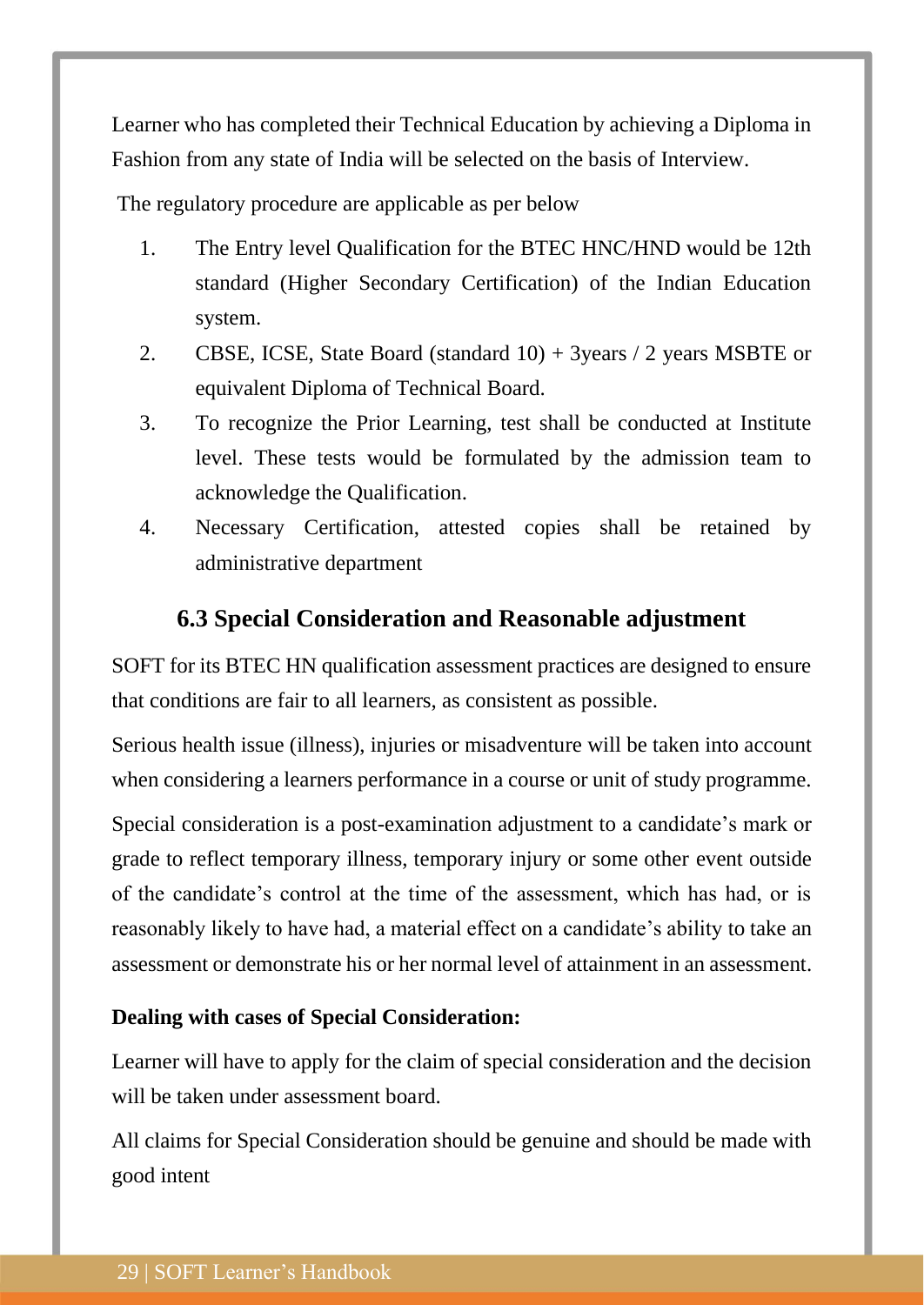Learners who are granted Special Consideration will however be required to demonstrate achievement of designated learning outcomes.

Learners seeking to use Special Consideration as a means of gaining an unfair advantage in the assessment of designated learning outcomes will be rejected, and may be subject to disciplinary action.

Multiple and recurring claims for Special Consideration may be an indicator of a learners at academic risk. Requests for Special Consideration should be lodged within five working days of the assessment.

Learners will be eligible for special consideration for following a specific examination series.

Candidates will be eligible for special consideration if they have been fully prepared and have covered the whole course but performance in the examination, or in the production of controlled assessment, coursework or non-examination assessment, is materially affected by adverse circumstances beyond their control. These include:

- Temporary illness or accident/injury at the time of the assessment;
- Bereavement at the time of the assessment (where whole groups are affected, normally only those most closely involved will be eligible);
- Domestic crisis arising at the time of the assessment;
- Serious disturbance during an examination, particularly where recorded material is being used;
- Accidental events at the time of the assessment such as being given the wrong examination paper, being given a defective examination paper or CD, failure of practical equipment, failure of materials to arrive on time;
- Participation in sporting events, training camps or other competitions at an international level at the time of the assessment, e.g. representing their country at an international level in football, hockey etc.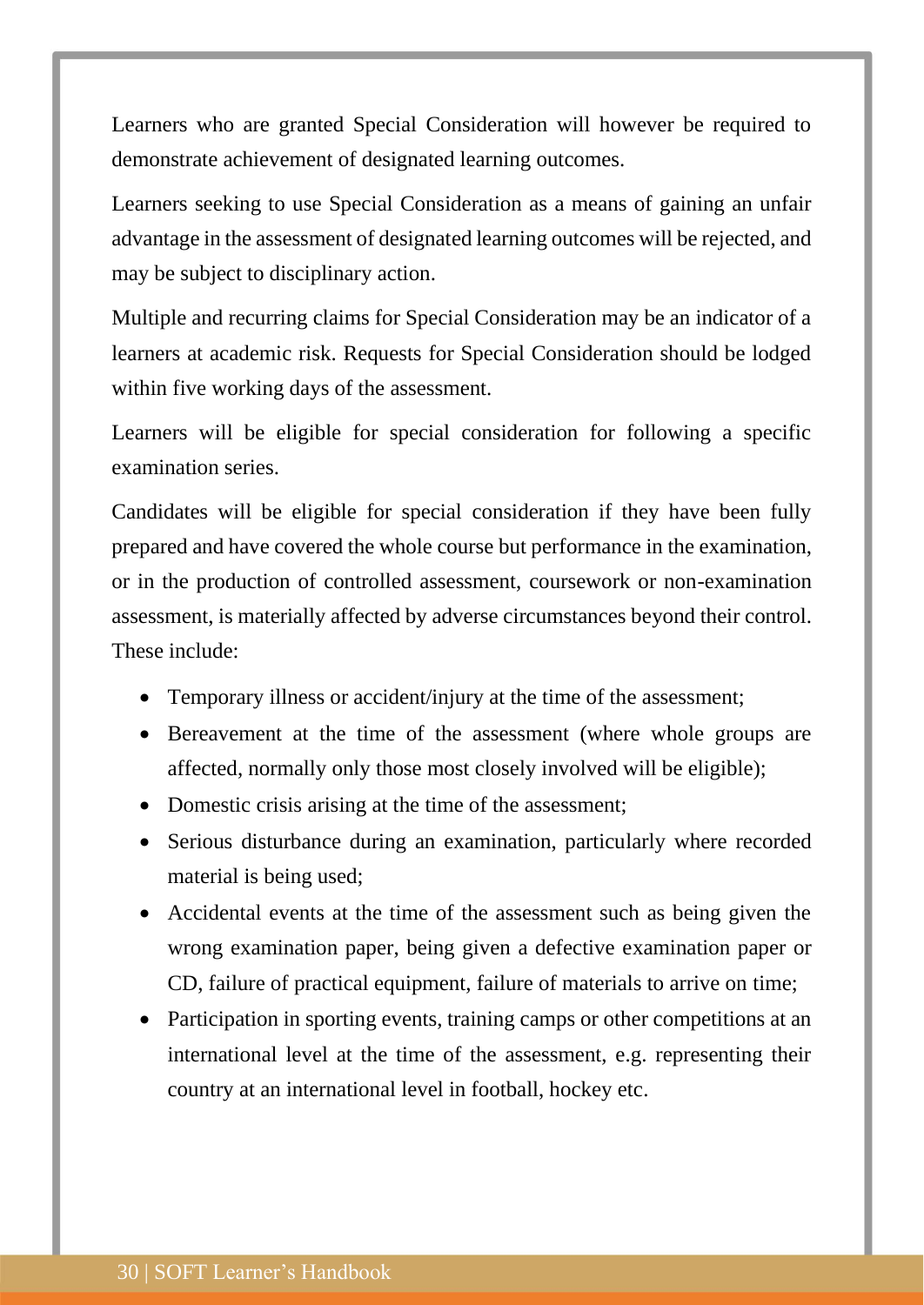# **6.4 Code of Conduct:**

<span id="page-30-0"></span>Discipline is a crucial element on Campus. It is very important to maintain a Safe, Disciplined and Orderly environment on Campus. Learners are expected to be properly dress with ID cards to observe the decorum of the college. Offensive and provocative attire is not allowed.

SOFT adopts Code of Conduct for learners for the purpose mentioned below.

| Smoking            | The Campus is a Smoke Free zone.<br>Smoking is strictly prohibited for<br>all indoor and Outdoor locations in<br>College          | Please contact<br>Programme<br>Leader |
|--------------------|-----------------------------------------------------------------------------------------------------------------------------------|---------------------------------------|
| Security on campus | Possession and use of Firearms,<br>knives or any kind of explosives is<br>strictly prohibited                                     | Please contact<br>Programme<br>Leader |
| Punctuality        | Learners are expected to be<br>punctual to College. College<br>working hours are from Monday to<br>Friday from 9.15 am to 4.15 pm | Please contact<br>Assessor            |

# **Access on Campus:**

All learners will be issued a learner Identity Card. The learners would be required to produce the same on request. In case of it loss or damage the learner must immediately report the same at the College office.

# **Learners Attire:**

It is mandatory for learners to come properly dressed to the college. Learner ID is compulsory at all times on Campus. Provocative and unpleasant messages on clothes are not allowed on Campus. All learners must wear clothes in accordance to the activities within the Campus. E.g. : Sports Activity , Cultural Activity and other Formal Ceremony where the Learners must come appropriately dressed.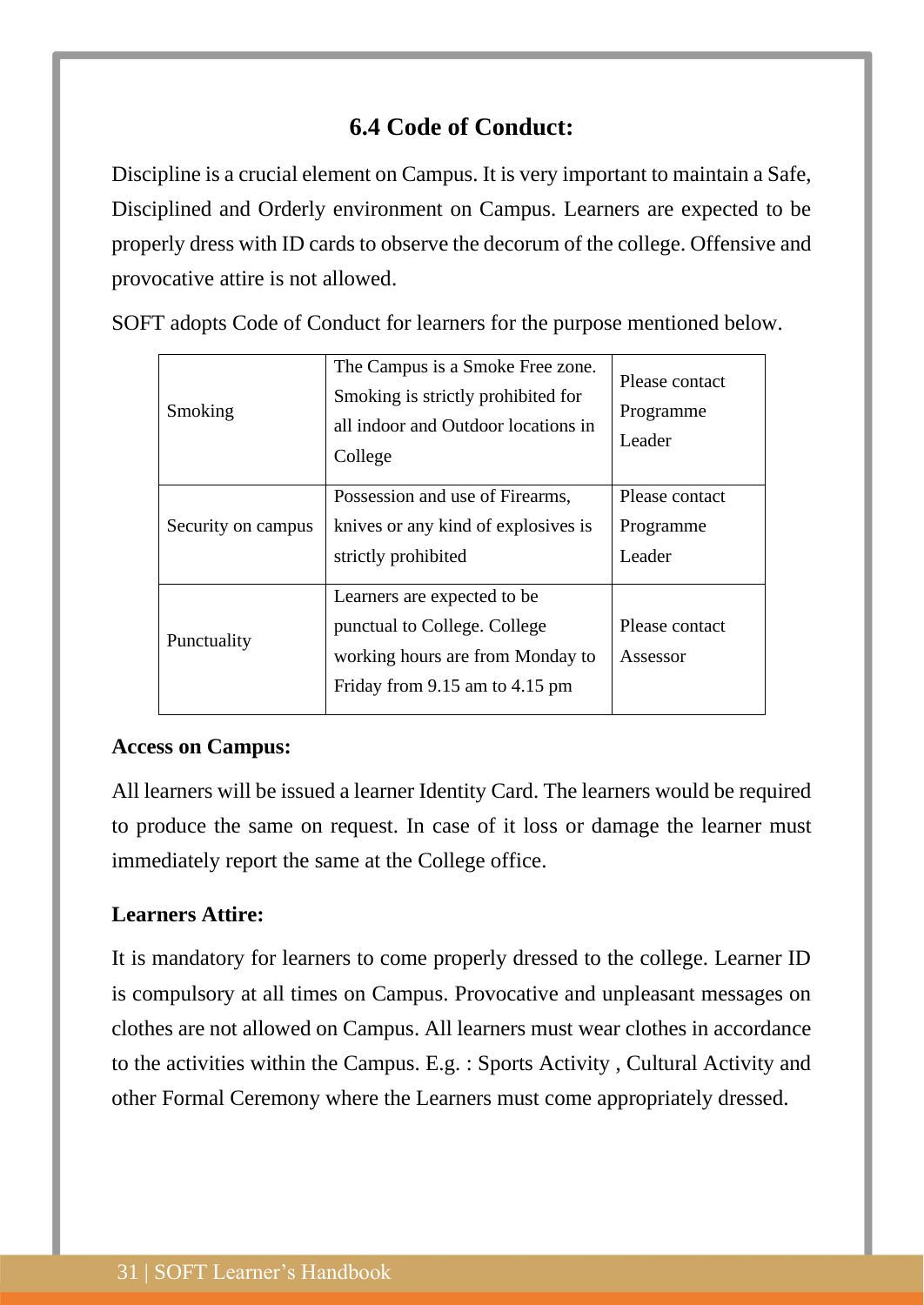# **Cleanliness on Campus Environment:**

It is the responsibility of each Learner to keep the Campus clean and neat at all times. Classrooms, Laboratories must be clean once the classes are completed. All garbage must be thrown into bins provided for the same.

Do not damage College property or write/ stick on the walls.

# **Lost and Found:**

All Lost and Found articles are kept in the College Office. Learners must contact the office administration for the same. All articles that are not claimed within a 2 months period would be given away.

# <span id="page-31-0"></span>**6.4.1 Attendance & Discipline on Campus**

Attendance and Punctuality

The learner is expected to maintain 75% attendance in all sessions, to get the full benefit of the programme.

The learner should discuss the implications of any unavoidable absence, with the Programme Leader and work out a plan of corrective action well in advance. The consideration shall be in the limit of 75%only.

Learner is expected to be on time, punctuality is important and make a difference in delivery & completion of lesson.

The learner is expected to maintain 75% attendance in all sessions, to get the full benefit of the programme.

The learner should discuss the implications of any unavoidable absence, with the Programme Leader and work out a plan of corrective action well in advance. The consideration shall be in the limit of 75%only.

Learner is expected to be on time, punctuality is important and make a difference in delivery & completion of lesson.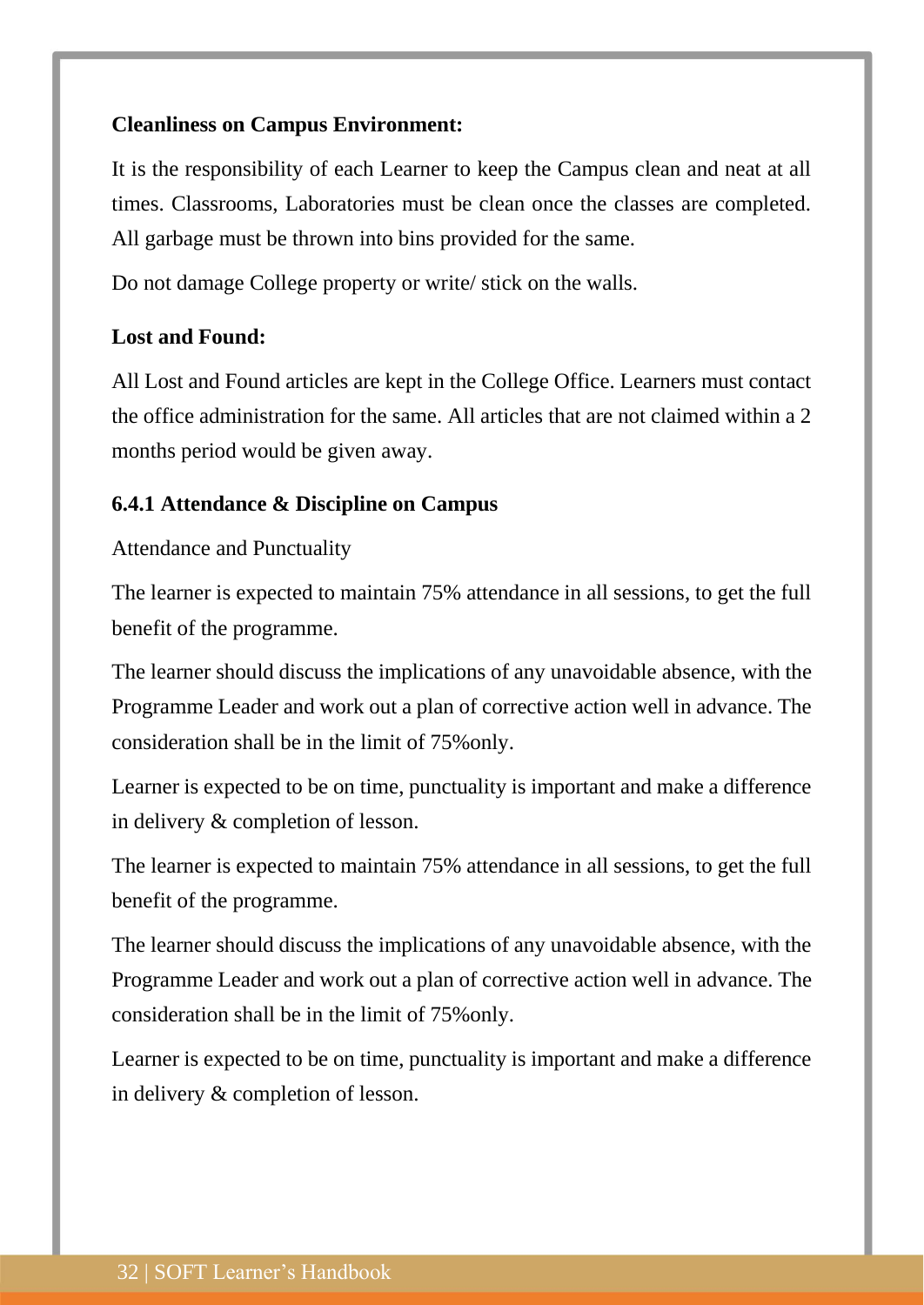# **Discipline on Campus**

- Learners are expected to maintain proper discipline and decorum at School of Fashion Technology.
- Learners should maintain a harmonious relationship with all other learners and should set an exemplary standard of integrity and discipline
- There may be changes in the schedule, postponement and cancellation of the sessions conducted in classes or laboratories, timetable, infrastructure and visits due to unforeseen circumstances.
- Ragging of any kind of physical / mental is strictly prohibited.
- Complaints against ragging/ abuses to be filed within 24 hours from the incidence.
- Learners are not permitted to upload any matter, related to the institute (including and not limited to photographs or creating a web page in the name of the institute), on any of the public social networks without prior written permission of the institute.
- For Theft in the premises of the College and hostel premises, MKSSS's School of Fashion Technology has no liability.
- Learners are not allowed to behave in such a manner out of the premises of the institute which would affect the reputation of the institute. The management shall be entitled to take the necessary disciplinary action against such learners.

Any dispute arising will be subject to Pune Jurisdiction.

#### <span id="page-32-0"></span>**6.4.2 Online classes & Instructions**

Due to the outbreak of global pandemic of Covid-19, there is shift from normal (offline) to online teaching. SOFT has effectively managed the challenges related to teaching learning on digital platform.

Following are few instructions to be followed by leaners.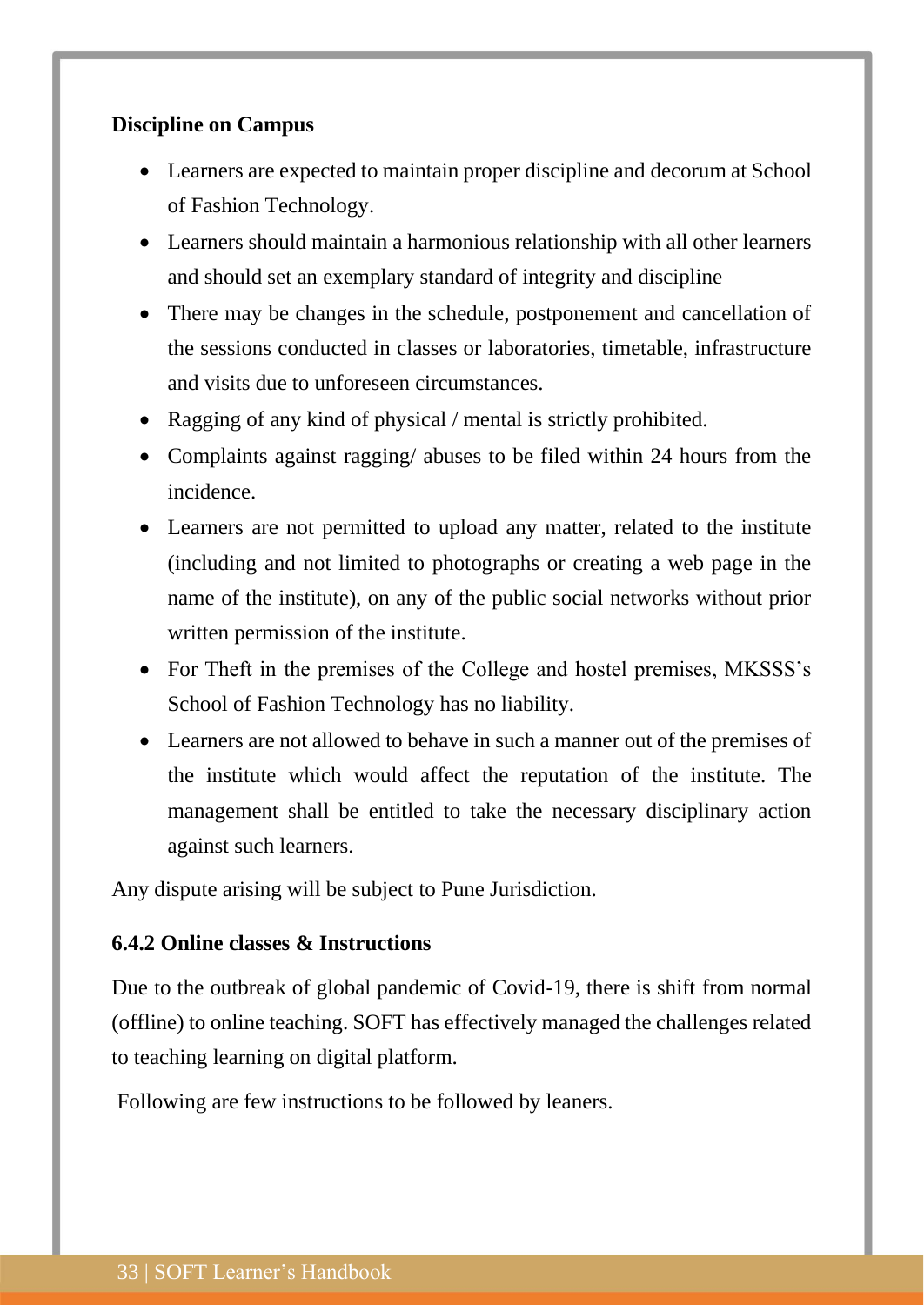- Learners who will be facing the camera have to be properly dressed. You are going to be the face of SOFT.
- The background has to be clean and not messy. Please avoid your position against lighting.
- If possible, learners should be sitting in isolated areas where there will be no disturbances of any sort.
- The learners should be in good Network connectivity for the lectures.
- Learners have to keep the microphones OFF and video cameras ON with good framing during lectures. Visibility of learners and their work is compulsory.
- Unmute to answer when your turn comes
- Use earphone or headphone for better clarity.
- Do not leave the class in middle without permission
- Do not eat during online session
- Do not engage yourself in other communication/applications (other video calls, sms, chats etc)
- Faculty can record the sessions for quality assurance Learners should arrange their phone / laptop camera at a proper distance rather than keeping it in hand so that their face will look stable and clear.
- <span id="page-33-0"></span>• For any problem contact IT department.

# **6.5 Facilities on campus**

#### <span id="page-33-1"></span>**6.5.1 Library**

SOFT Library aims to satisfy all the information needs of learners & faculty. SOFT has a well-equipped Library with Reference Books, Bloomsbury Fashion Central: e-books, Business Cases, Print & Online Promostyl Service, Print & Electronic National & International Magazines, Internship Reports. SOFT Library provides Circulation (Book Issuing), Document Scanning Facility, Reading Hall, E-mail Alerts, Training Sessions for Electronic Resources, Question Papers.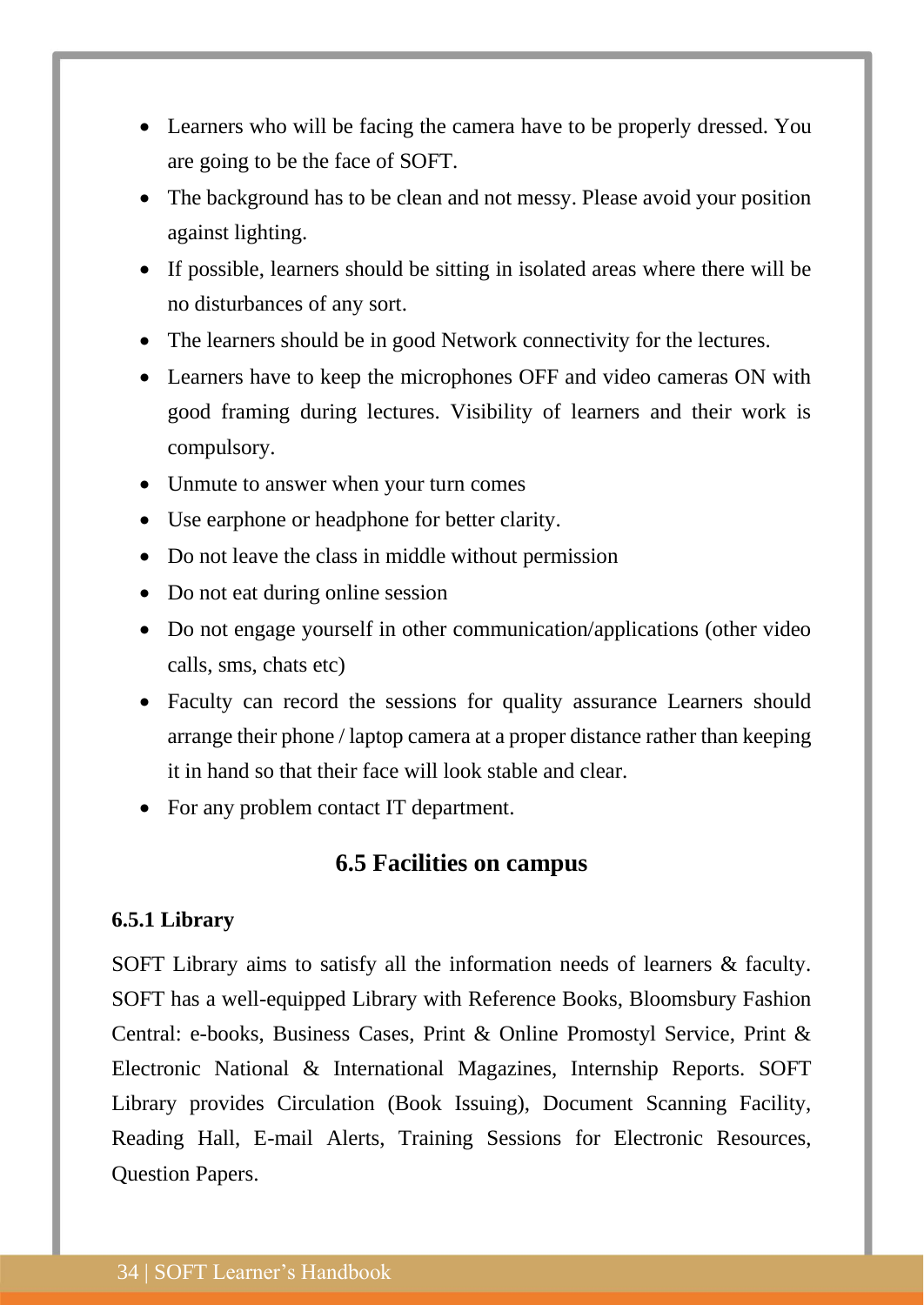# **Library rules and regulations**

Membership of the library would be made available to the Learners of SOFT. This membership of the library would not be transferable.

The learner would be required to abide by all rules of the library as defined from time to time, available with the Library-In-Charge.

- Library timings are from 9-15 am to 4.30 pm
- The Learners are required to make an entry in the register kept at the entrance counter of library.
- Learners must have valid Library card for entry in the Library.
- Library cards are not transferable.
- One book will be issued to the Learners at a time and they can keep a book for two days from the day of issue. Reference books, magazine, journals, internship report, forecast, swatch books are not issued and they are required to make an entry in the register before referring the forecast.
- If a due date falls on any such day when the Library is closed, the next Library working day is taken as the due date.
- Fine for late return 25/- per day. All Sundays, public holidays, and all such days when the Library is kept closed, are calculated while calculating fine. Reissue will be done for 1 day only.
- Learners are not allowed to trace from any book or magazine. Clicking of 4 to 5 photos are only allowed in library with the permission of librarian.
- Before taking any books from collection area to reading hall, learners should enter the same in register maintained at Library counter.
- If any learners are caught for taking any books unauthorized, her Library membership will be suspended for the whole term and / or a fine will be charged as per the price of the book.
- The learners are requested not to keep any valuables (like cash, jewelry, wristwatch, mobile, etc.) in the Library.
- The learners are not allowed to take any bags and eatables inside the library.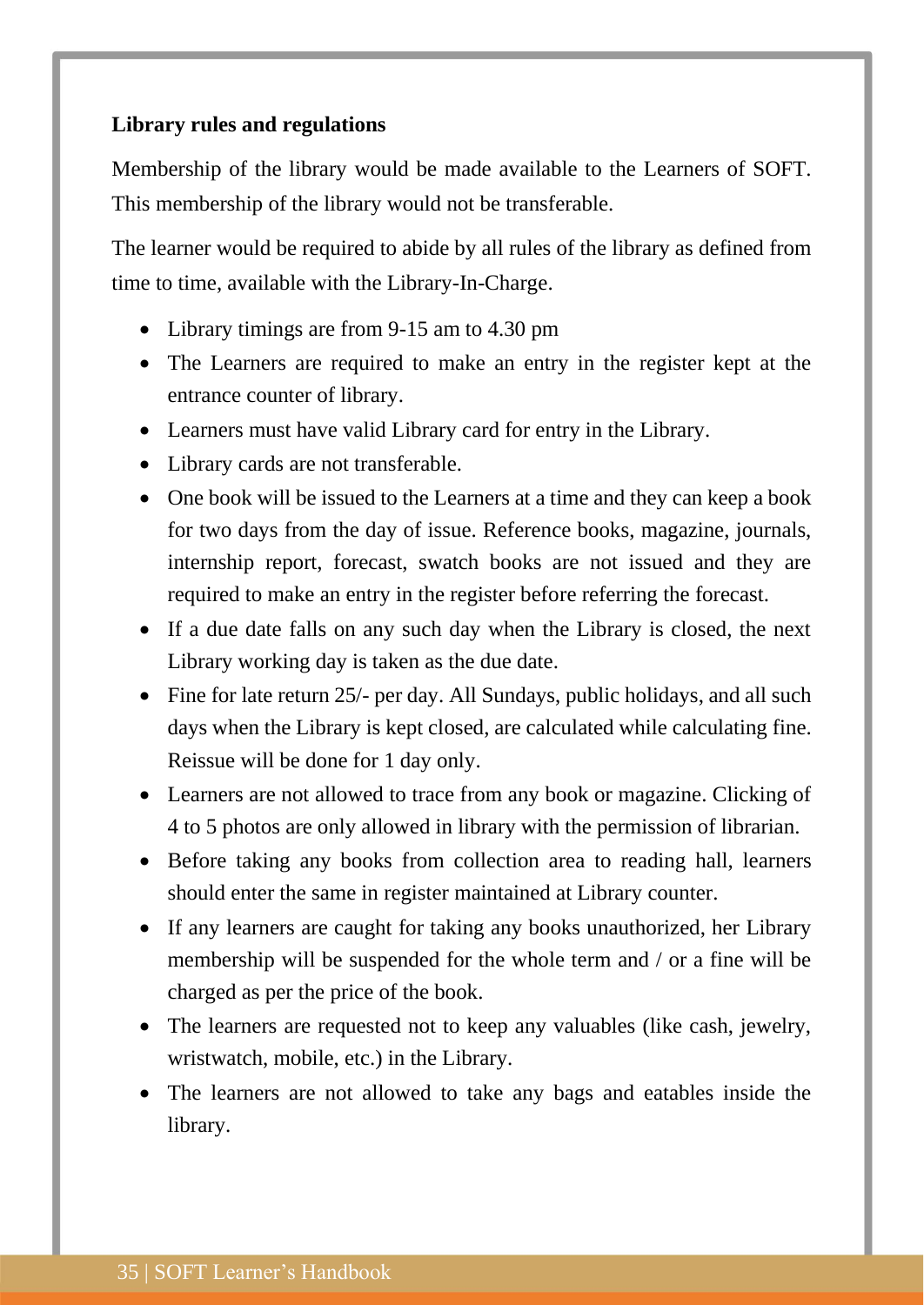- After reading, the learners should keep back the Library books /journals/magazines/ reports, etc. from where they had taken out.
- Silence should be maintained during library hours.
- The Library computers are meant for accessing Library catalogue, and internet; they cannot be used for any other purpose.
- Printouts are not permitted at Library

# **Cafeteria**

There is a Cafeteria available in the Basement of the College for the use of both the Learners and Staff. Fresh and hot food can be purchased by the learners. The Canteen is operational Monday to Saturday from 8 am to 3 pm.

# **Stationery Shop**

The College has a stationary shop with provides most of the stationary required for the curriculum. A paid photocopy and scanning facility are also provided to the learners. The shop is open from Monday to Saturday.

# <span id="page-35-0"></span>**6.5.2 LMS System (Educloud)**

School of Fashion Technology (SOFT) has Educloud as their Learning Management System (LMS) for academic planning, managing, tracking and delivering academics online. All academic related information can be stored in one place for easy access of the Learner as well as the Faculty

Educloud helps Faculty and Learners by providing the following support

# **1) Syllabus Repository**

Purpose : Central Syllabus Repository to have a complete exhaustive syllabus for each Course Subject.

Syllabus Repository Features:

- a) Course & Subject List
- b) Chapter & Topic details
- c) Each topic has teaching hours, learner self-learning hours & other planning details associated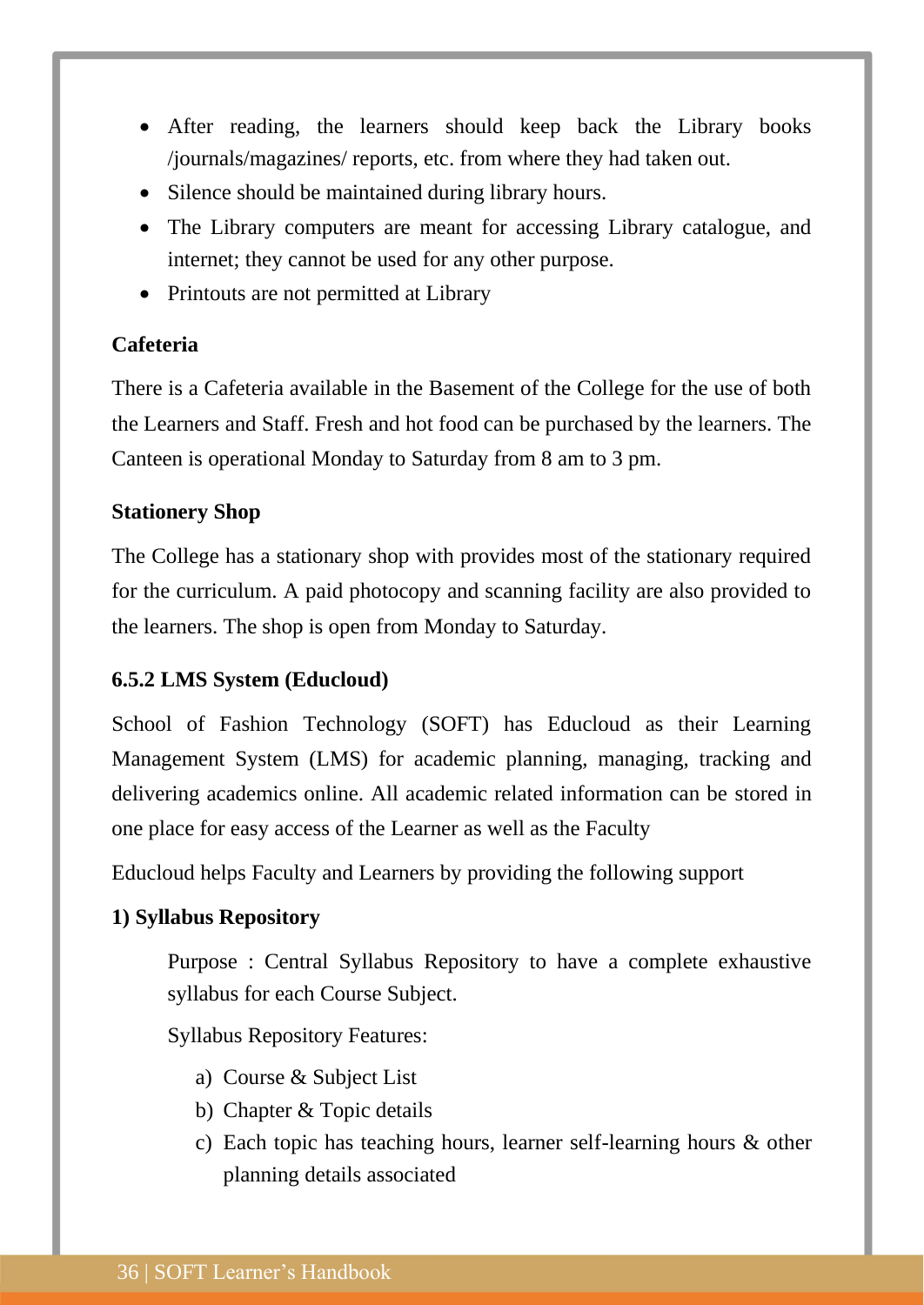# **Learner Learning Tracker**

a. After the Class Learners can refer to shared digital learning content and update their learning status.

 b. Faculty members can have a complete overview for the Learners status for each Topic.

# **2) Monthly Academic Planning & Daily Lesson Planning and Live Online Class**

- a) By using Syllabus Repository Faculty members can have monthly planning.
- b) Based on monthly planning, Faculty members can do a daily Lesson Planning.
- c) System automatically schedule sessions as per the Timetable & Faculty members lesson plan.

#### **3) Dynamic Live Timetable**

- a) Learners can view all upcoming Timetable & Lesson Plans and be prepared for the lecture.
- b) b .All Timetable related changes would be available in real time at Mobile App & Web Portal

#### **4) AI Based Attendance**

- a) Learners attendance can be marked after each class and Learners and parents can get live notifications.
- b) AI Based attendance reports help Principal, Head of Department & Faculty to get data

#### **5) Digital Assignment**

- a) Each Faculty gives assignments online with all necessary details including start date & submission date.
- b) Learners can submit their assignments online.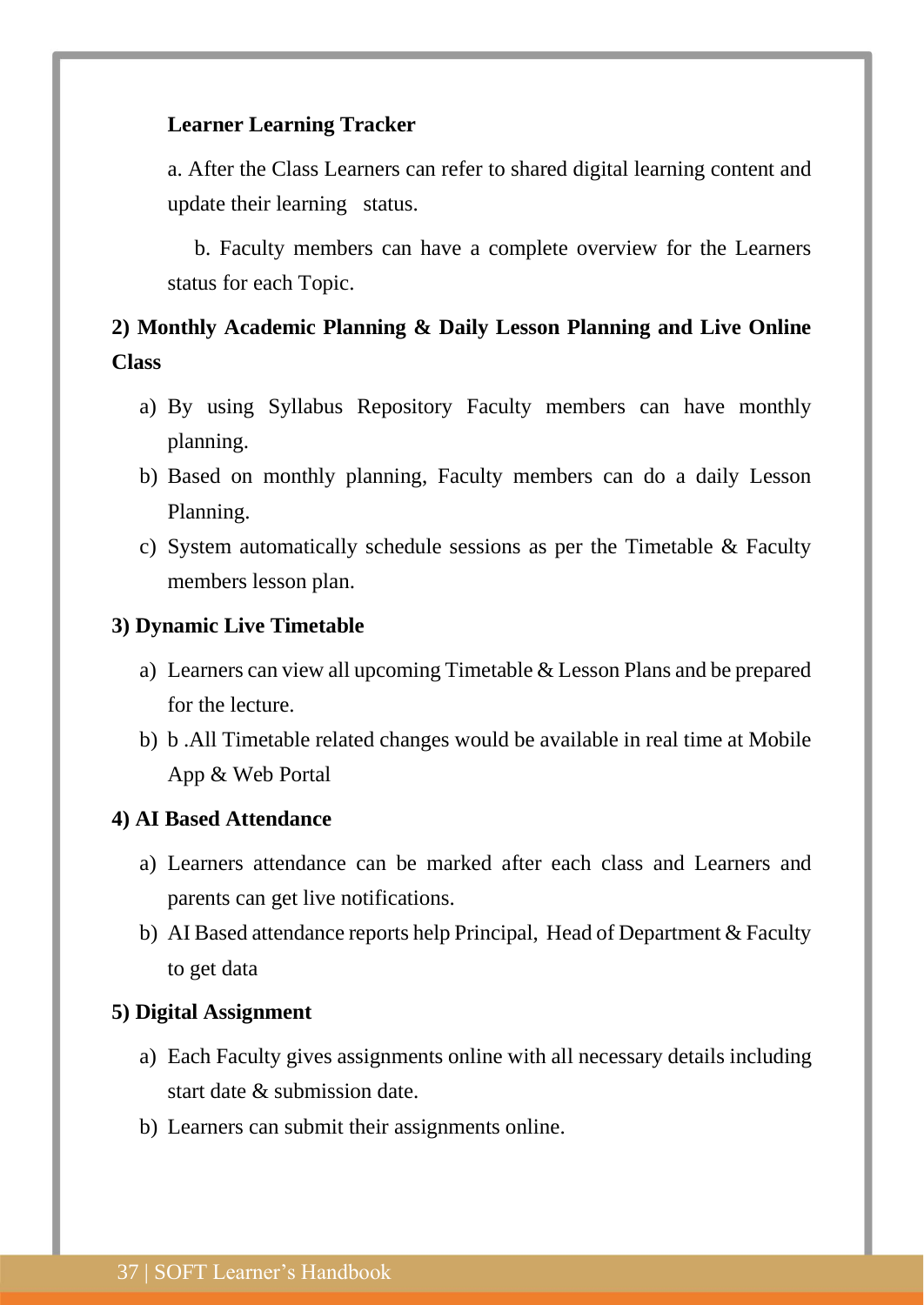c) Faculty can review the assignment and give their review to learners. Faculty members have the facility to communicate with Learners through Educloud system.

### **6) Communication & Event Planner**

- a) All important communication like Announcement, Circular & News would be shared with Learners through the Mobile App & Email notifications.
- b) All Events are planned in advance and shared with the Respective Group of learners over Mobile App and Email.

#### **7) Exam, Online Exam & Results**

- a) Exam schedule would be published through the Portal and the system would send necessary reminders for the exam.
- b) Exam result would be published online and Learners can get their marks & progress report from Mobile App or Web Portal.

#### <span id="page-37-0"></span>**6.5.3 Hostel and Bus**

SOFT provides hostel is available for the Learners outside Pune city.

Rooms on twin sharing and triple sharing basis

- The Hostel Fees includes accommodation &mess charges.
- The learners need to fill up the hostel admission form and pay the fees once they confirm their admission to SOFT.
- Hostel is well equipped with Wi-Fi 24/7, Washing Machine, Hot Plates ,Emergency Sick Room ,Mess, Library and Gym
- As per Security Purpose ,2 rescue areas are constructed
- For accommodation to the college hostel you are requested to contact administration department

Learners within the city can avail to bus facility there 3 different routes from where bus ply to college 1. PMC route 2. Karvenagar route 3. Swargate route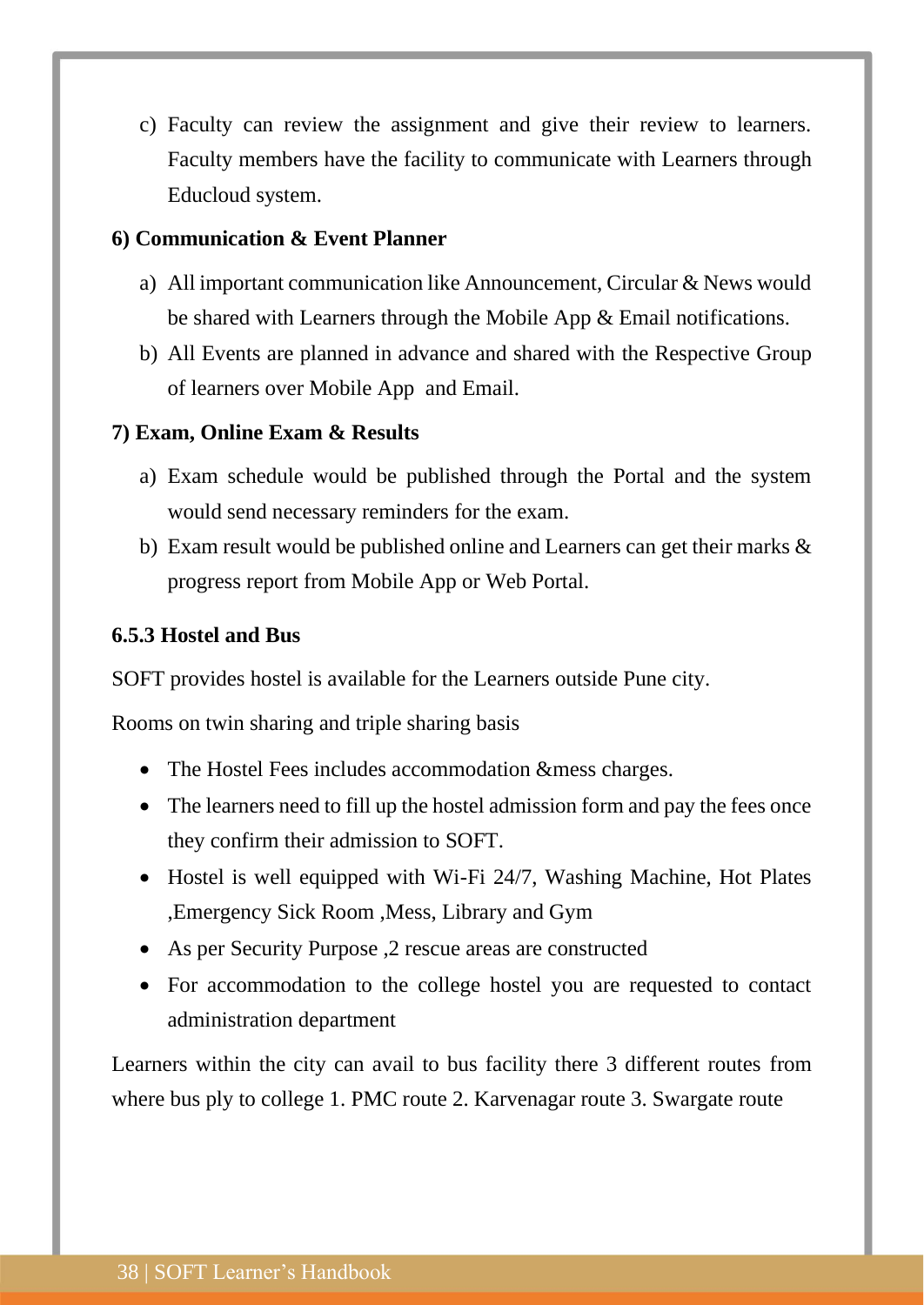# <span id="page-38-0"></span>**6.5.4 Infrastructure (Labs)**

SOFT offers best facilities in terms to various labs that support them to achieve the right skill required for the programme.

# **Computer Lab**

SOFT is dedicated to providing the most modern facilities both in terms of hardware and software like high quality Apple machines and is committed to upgrading these facilities to keep pace with changing technology. Every learner is expected to maintain proper decorum when using the computers.

Learner must accept by the following rules:

- The computer lab is for learner currently enrolled for the BTEC programme. To use the lab, the learner must possess a current learner ID card which is not transferable. If violated, card will be confiscated.
- ID Card must be presented when requested by a Lab Technician.
- Password should not be disclosed to anyone, if password gets leaked same to be changed immediately
- The computer lab is for academic purposes. Therefore, a quiet atmosphere is required. Noisy learners will be asked to leave.
- Playing of games on computer in the lab is strictly prohibited.
- Users are strictly prohibited from downloading, viewing or distributing any offensive materials (for example pornography etc.)
- Computer Lab Assistants are available to assist with BASIC computer and software problems. They are not assessors and will not tell you how to complete your assignments.
- Food and drink are not permitted in the computer lab.
- The use of cell phones is prohibited in the computer lab.
- Unauthorized copying and/or installing of unauthorized software is not permitted. This may be a violation of copyright laws.
- Tampering with the hardware or software settings will not be tolerated.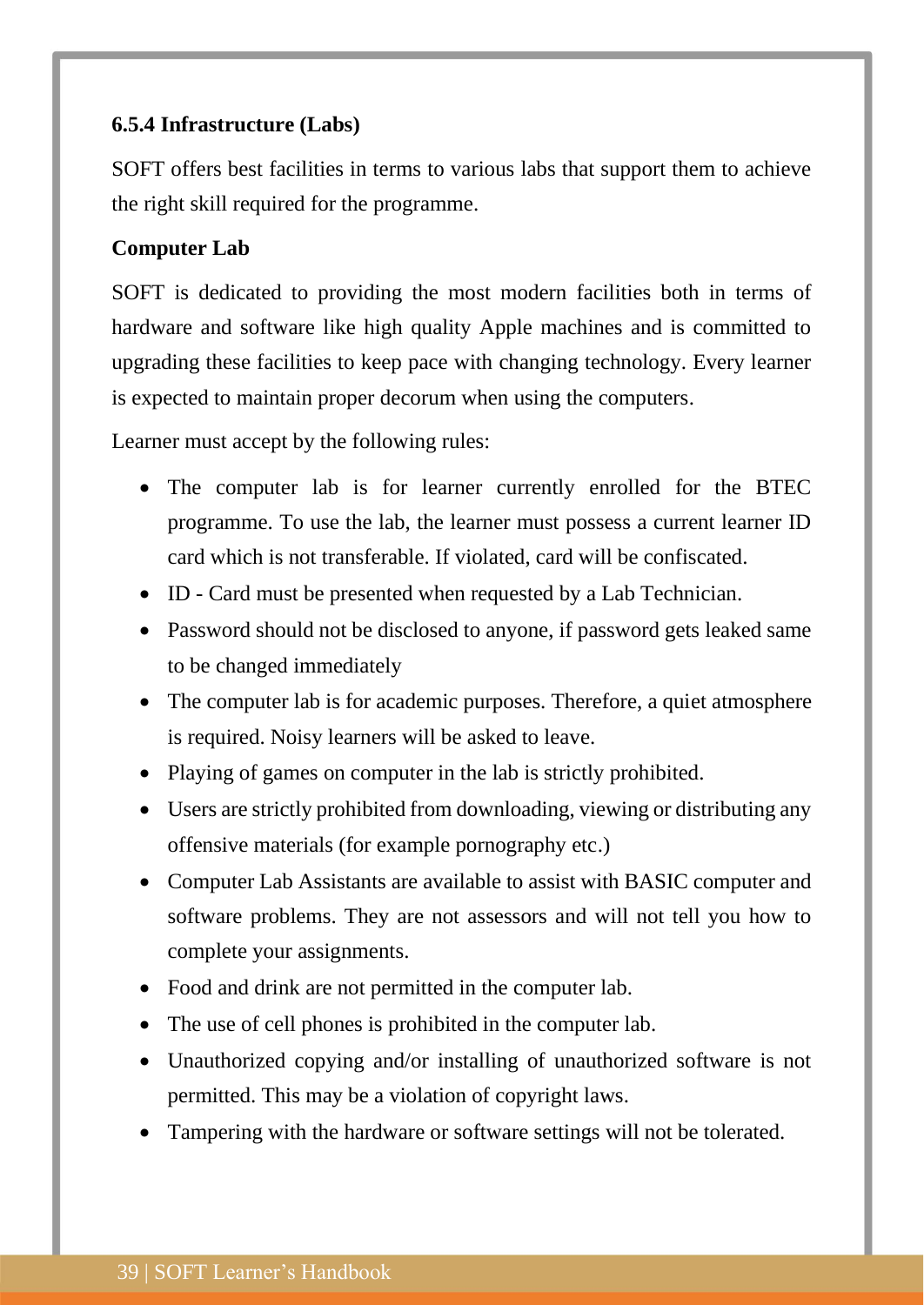- Learners found surfing the internet or chatting for personal reasons may be asked to leave.
- Personal files are not to be stored on the local drive C. Learners are responsible for providing their own means of digital storage. All lab computers are set up to remove any data stored or any programmes installed by users on every Friday.
- DO NOT leave your personal belongings at the computer; College is not responsible for items left behind.
- Profanity will not be tolerated.
- Disruptive learners will be asked to leave and Public Safety may be called in such situations.
- Viewing and printing pornographic images is not acceptable or permitted.
- Sleeping in the lab is not permitted.

### **Pattern making**

Pattern making lab is equipped with dress forms, mannequins, pattern making tables for class and independent learning.

### **Instructions for Pattern Making Lab**

- Do not use cell phones when at work.
- Do not drink or eat in lab.
- Remove pins from the work area one work is done.
- Do not run in the class.
- Selfies are prohibited.
- Do not use cutter on the table.
- Do not touch the main switch box or fuse box.
- Do not mark or stick any sticker on the dummies (dress forms).
- Do not scribble on table.
- Keep lab clean.
- Switch off lights when leaving the lab.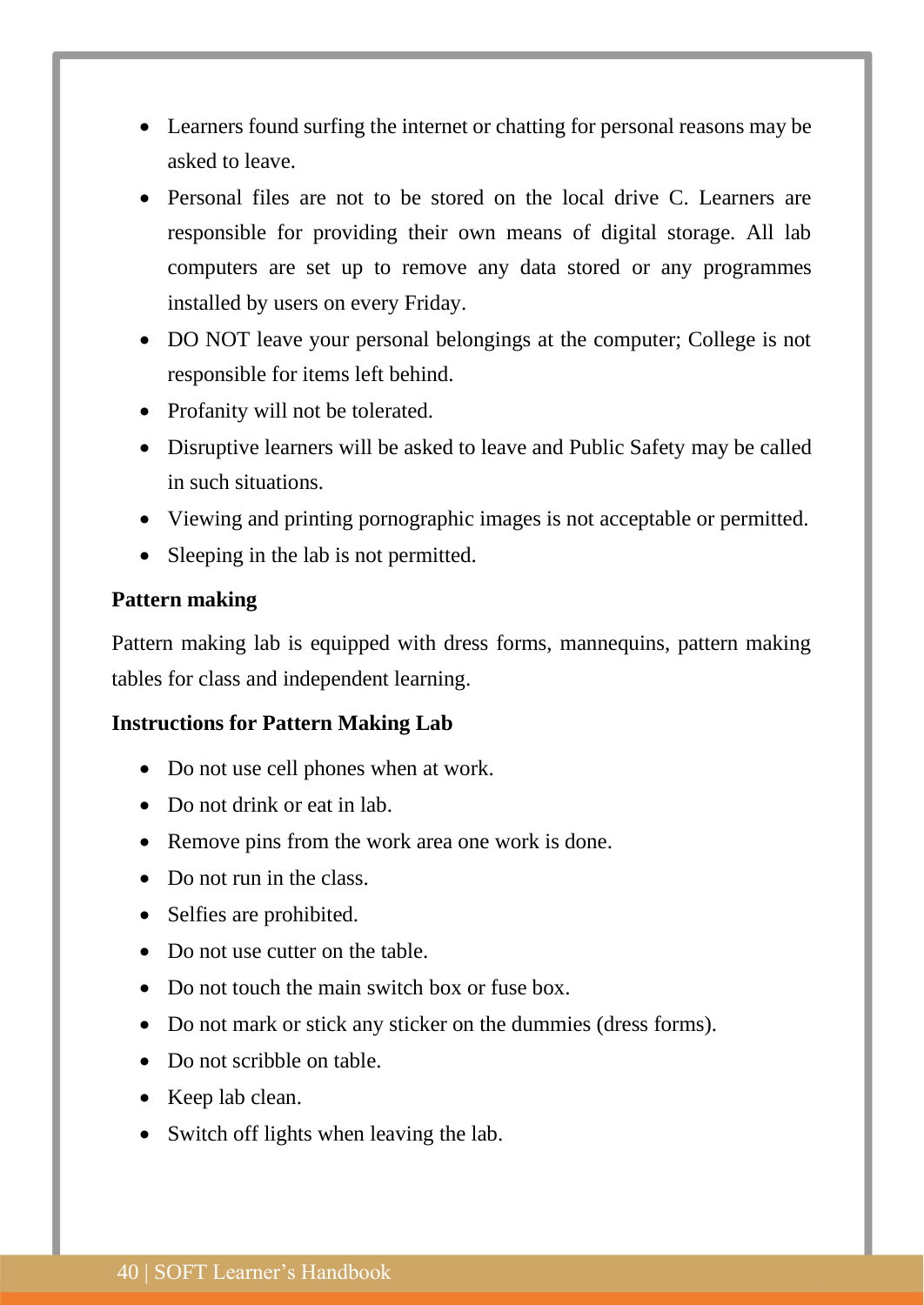# **Garment Construction Lab**

Garment construction laboratory help to learn the basic and core sewing techniques to create any garment. Labs are well equipped for apparel manufacturing machinery

Instruction for Construction Lab

- Switch off machines when not in use.
- Do not use cell phones when at work.
- Dispose textile and other waste properly.
- Do not drink or eat in lab.
- Remove pins from the work area one work is done.
- Tie hair properly when at working on the machines.
- Do not use cutter on the table.
- Do not run in the class.
- Selfies are prohibited.
- Do not leave stole or dupatta hanging.
- Do not touch the main switch box or fuse box.
- Do not use laptop when at working on the machines.
- Do not lean on machines.
- In case of emergency call Doctor.
- Handle steam irons properly and carefully because they are having high temperature.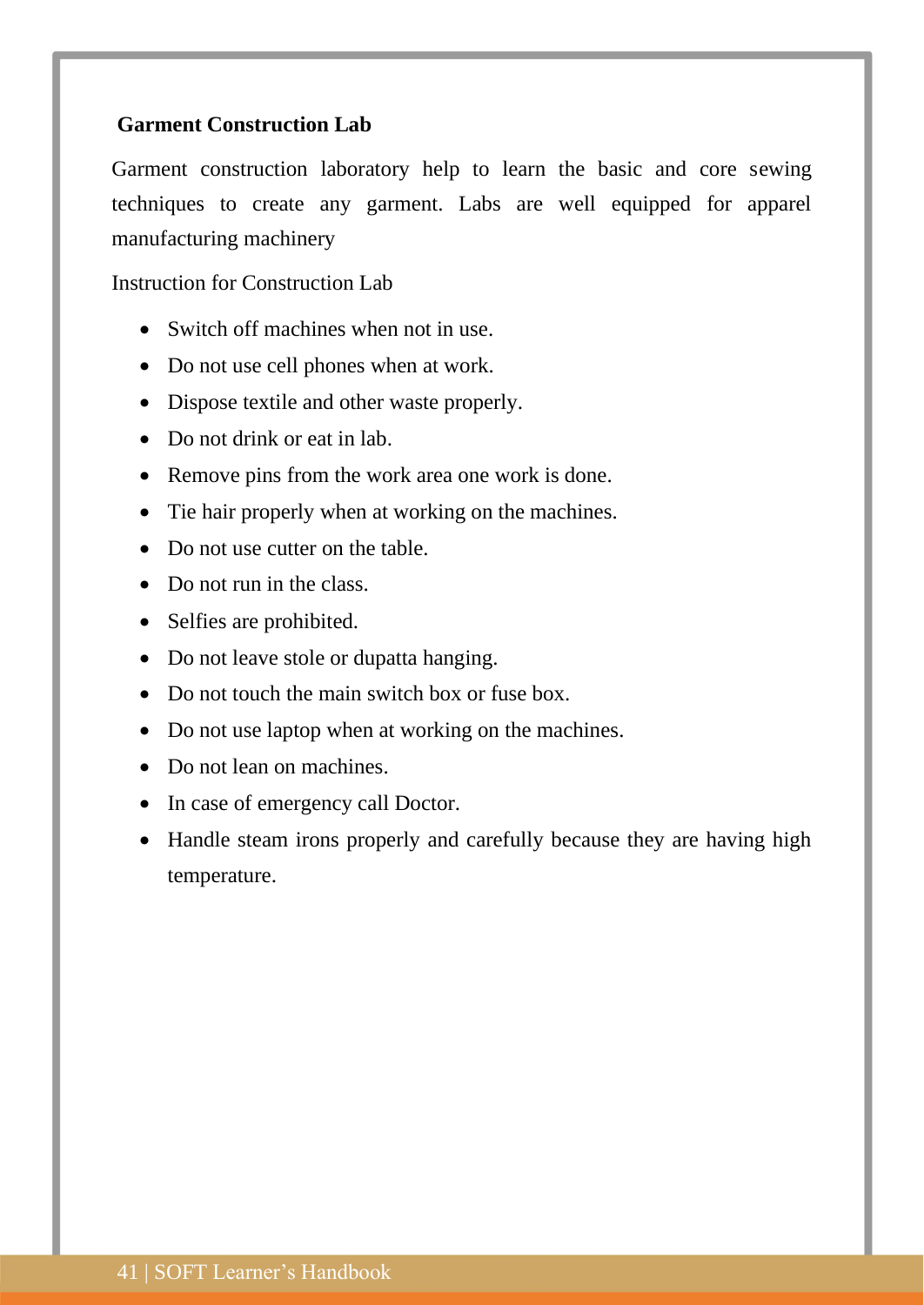# <span id="page-41-0"></span>**6.6 Industrial Visit, Internship Training, Craft Documentation, Fashion Shows**

- Industrial Visit, Internship Training, Craft Documentation, Fashion Shows, etc. are the part of the course curriculum. It is compulsory and non-optional activities.
- Learners are expected to bear all the cost of their International tour, National tour, Industrial Visit, Internship Training, Craft Documentation, and Fashion Shows.
- The College is not responsible for any untoward incidents during their Industrial Visit, Internship Training and Craft Documentation or in Fashion Shows, International Tour and National tour and does reserve the right to make any change in its programme.

# **6.7 HN Global**

<span id="page-41-1"></span>Pearson BTEC Higher Nationals are supported by a specially designed range of digital resources , to ensure that Learners have the best possible experience during their course. HN Global is a dedicated online learning platform, containing various free resources to support and guide Learners enrolled for the BTEC Higher National programme.

# **HN Global provides access to the following:**

Learning Zone: This is specially created for Learners and includes study materials such as core textbooks, Study Skills modules, subject resource libraries and an elibrary.

- Progression Hub is accessible by Learners and gives opportunities for developing employability skills.
- Tutor Resources section, which hosts a wealth of delivery materials, reading lists, blended learning resources, video guidance on assessment and professional development opportunities.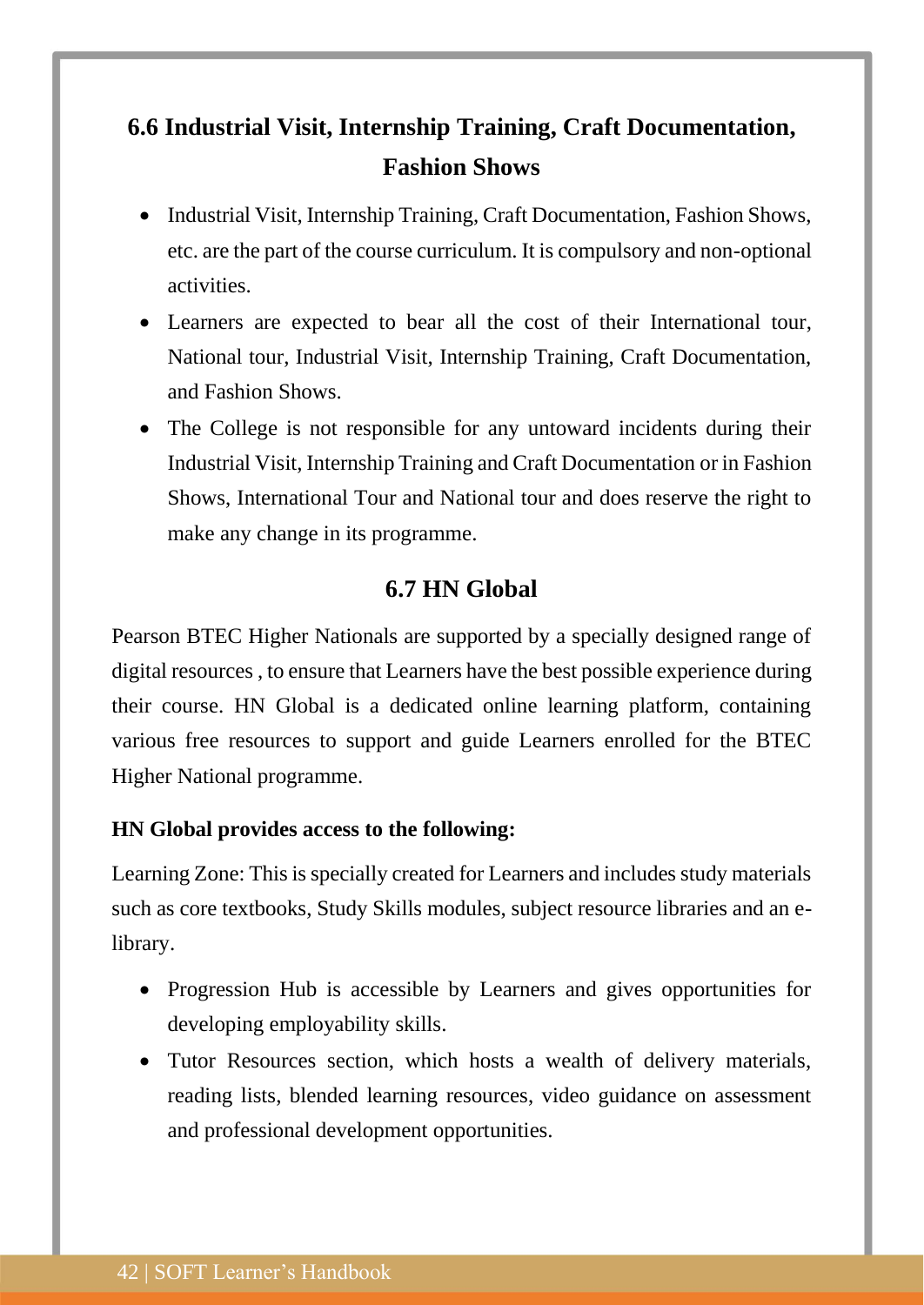• The global forum connects learners and tutors with the opportunity to discuss common themes and share good practice.

These are available from the HN Global website , www.highernationals.com

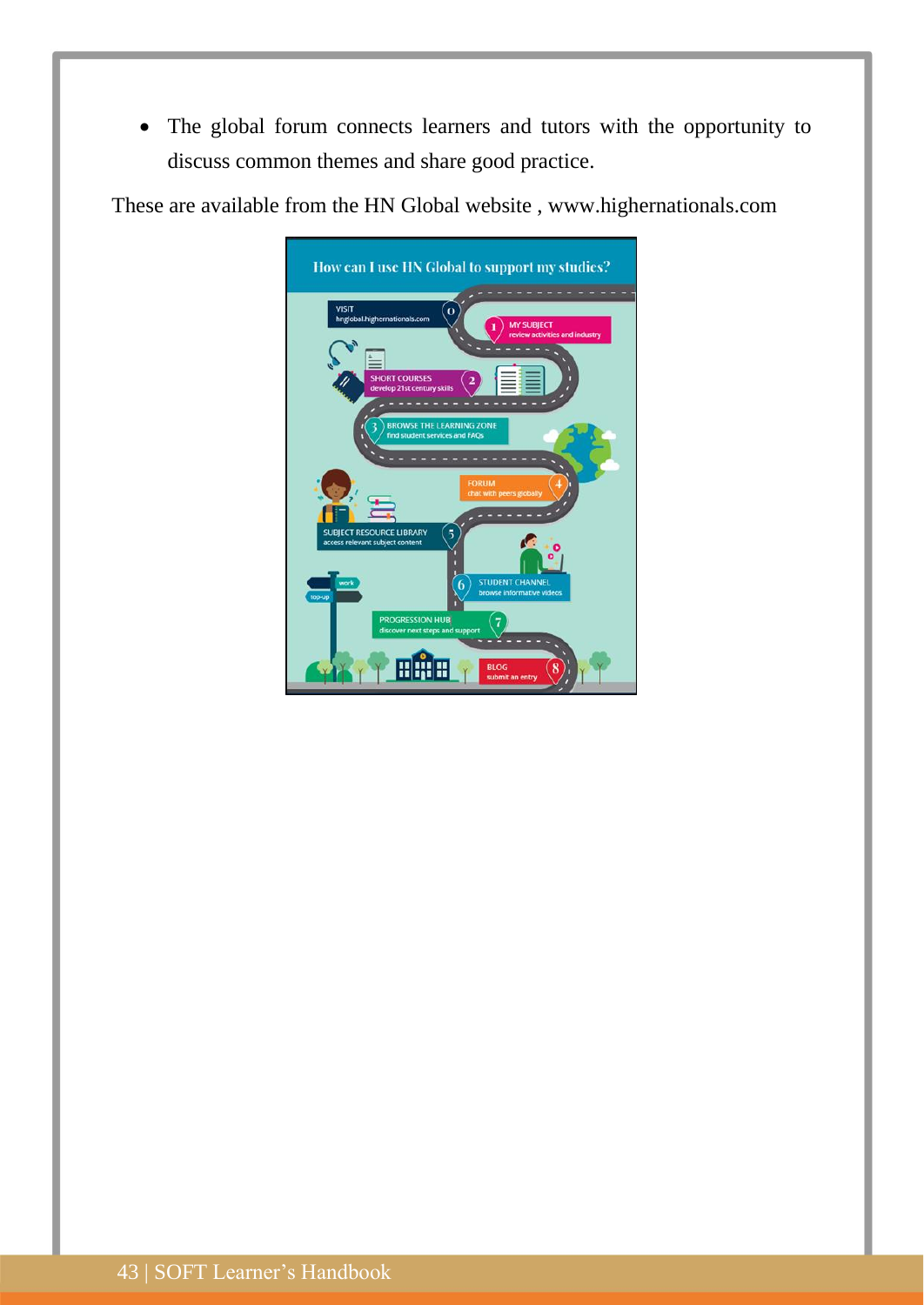# **6.8 Annual Learner Survey**

<span id="page-43-0"></span>Feedback from learners completing each stage of their programme is essential for enhancing the quality of the teaching and learning experience . Pearson (UK) will conduct an annual survey of the experience of Pearson BTEC Higher Nationals learners each year.

The purpose of the survey is to enable Pearson to evaluate the learner experience as part of the quality assurance, by engaging with learners studying on these programmes.

The annual Pearson BTEC Higher Nationals Learner Survey has been designed to provide valuable and quantifiable feedback on the Pearson BTEC Higher Nationals to inform the future design of the qualifications, to triangulate other aspects of the quality assurance mechanisms, and to support the development of resources for Pearson BTEC Higher Nationals learners globally.

The survey will be sent annually to all centers delivering Pearson BTEC Higher Nationals qualifications from Pearson (UK) , and it will form part of the Pearson BTEC Higher Nationals quality assurance cycle

Centers are expected to promote learner participation in the survey.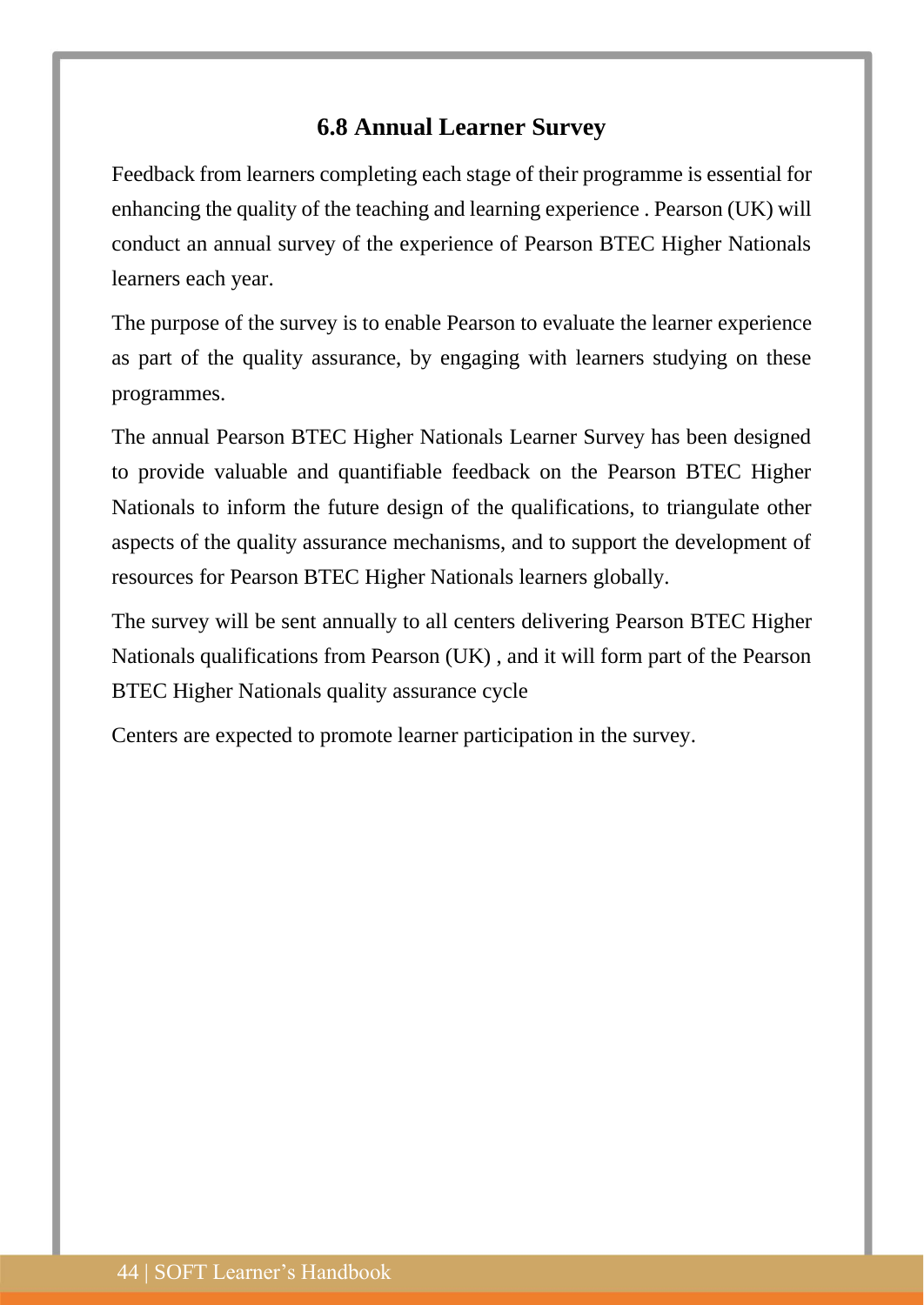# **7. Contact Details**

<span id="page-44-0"></span>

| <b>Department</b>                         | <b>Name</b>                                                          | Contact<br><b>Number</b>                  | <b>Email</b>                                    |
|-------------------------------------------|----------------------------------------------------------------------|-------------------------------------------|-------------------------------------------------|
| Principal / Quality<br>Nominee            | Dr. M.M Hundekar                                                     | 20 66833711                               | principal@soft.ac.in                            |
| Programme<br>Leader-<br>Autonomous        | Mr. Suresh Karale                                                    | 20 66833712                               | hodpg@soft.ac.in                                |
| Senior Officer                            | Mr. Satyajit Joglekar                                                | 20 66833703                               | placement@soft.ac.in                            |
| Course<br>Coordinator                     | Ms. Anjali Chavan                                                    | 20 66833717                               | anjali@sof.ac.in                                |
| Administrative &<br><b>Admission Dept</b> | Ms. Harshada Gavate<br>Ms. Amruta Kakatkar<br>Ms. Mrudula. Kolhatkar | 20 66833704<br>20 66833700<br>20 66833701 | harshadaadmin@soft.ac.in                        |
| <b>Accounts Dept</b>                      | Ms. Vrushali Despande<br>Ms. Gauri Mahadik                           | 20 66833705                               | accounts@soft.ac.in                             |
| IT Dept                                   | Ms. Harshada Gavate<br>Ms. Amruta Kakatkar<br>Dr. Yogesh Bokil.      | 20 66833704<br>20 66833700<br>20 66833736 | yogesh@soft.ac.in                               |
| Exam Officer                              | Ms. Mohika Joshi                                                     | 20 66833723                               | mohikaexam@soft.ac.in<br>exampearson@soft.ac.in |
| Placement &<br><b>Internship Dept</b>     | Ms. Smita Pattnaik                                                   | 20 66833715                               | internships@soft.ac.in                          |
| Library                                   | Ms. Deepali Desai                                                    | 20 66833719                               | librarian@soft.ac.in                            |
| <b>Hostel Enquiry</b>                     | Mr. Vinayak Ovhal                                                    | 20 66833707                               | vinayakaccounts@soft.ac.in                      |
| Hostel Incharge                           | Ms. Reeta Shah                                                       | 20 66833700                               | hosteladmin@soft.ac.in                          |